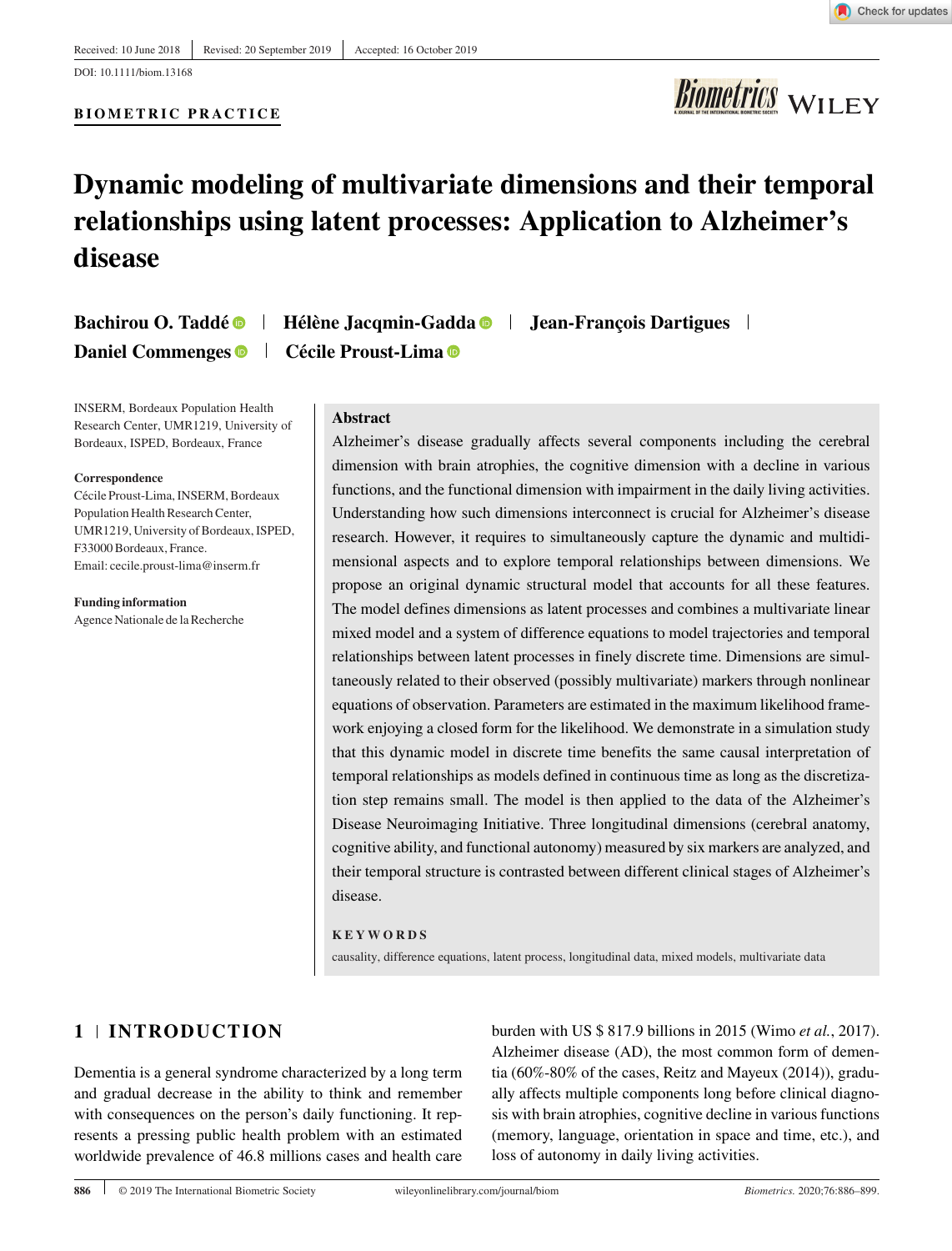Although essential for the assessment of compounds and more generally for AD research, knowledge of the natural history of AD and its progression is still imprecise. Theoretical schemes have highlighted its expected dynamic and multidimensional aspects. For instance, Jack *et al.* (2013) hypothesized a sequence with the accumulation of proteins in the brain (amyloid- $\beta$  and  $\tau$  proteins), the atrophy of brain regions (eg, hippocampus), and then clinical manifestations with cognitive and functional declines on which dementia diagnosis currently relies. However, this theory is hard to translate into a statistical model because it requires combining multidimensional and dynamic aspects and exploring temporal relationships between dimensions.

As in other medical contexts, the dynamic aspect of AD has been mostly apprehended using mixed models in which one dimension is analyzed according to time and covariates (Amieva *et al.*, 2008; Donohue *et al.*, 2014). This approach naturally handles dynamic processes by modeling in continuous time the process underlying the repeated discrete observations. To emphasize the distinction between the true process of interest from its noisy observations, mixed models can be split into a structural model that analyzes the latent process over time and equations of observations which simultaneously link the unobserved quantity to the noisy observed outcomes at each visit (Proust-Lima *et al.*, 2013). With such split, mixed models can treat one or more markers indiscriminately, as long as they measure the same latent quantity. This is particularly useful for dimensions such as cognition measured by a battery of neuropsychological tests or cerebral anatomy measured by regional volumes.

To understand how dimensions are inter-related in AD, some have explored predetermined relationships by examining change over time of one biomarker according to another one and assumed the latter was observed without measurement error (eg, Landau *et al.*, 2011; Han *et al.*, 2012). This approach quantifies temporal relationships but it relies on a specific a priori determined sequence and does not consider all biomarkers as continuous processes. Others used bivariate mixed models to dynamically model two dimensions and account for their correlation through correlated random effects (eg, Mungas *et al.*, 2005; Robitaille *et al.*, 2012). However such models remain descriptive; they account for the correlation between the markers but do not allow to distinguish the influence of each marker on the other.

Temporal asymmetric relationships between processes have been mainly apprehended with dynamic Bayesian networks (DBN), dynamic structural equations modeling (DSEM), and cross-lagged models (CLM) (Song *et al.*, 2009; Hamaker *et al.*, 2015). These approaches extend the concept of directed acyclic graphs (Greenland, 2000) to longitudinal data by modeling temporal relationships between successive states of a network of processes. Although they account for the longitudinal data structure and the measurement sequence, these methods have two main drawbacks that this contribution intends to circumvent. First, the definition of the model most often depends on the discrete visit process, so that time associations are limited to those between successive observed visits (Hamaker *et al.*, 2015; Kuiper & Ryan, 2018; Voelkle *et al.*, 2018). This can lead to biased results in case of unequal time intervals. Even when observations are equally spaced (generally in grossly discrete time), or when the time elapsed between visits is taken into account through time-dependent parameters, the estimated lagged effects are still specific to the discrete time intervals used in the study and spurious causal temporal associations might appear as recently demonstrated (Aalen *et al.*, 2016). The second and main drawback of these methods is that they quantify the association between successive levels of the processes, while we are mainly interested by the influence of each process on the subsequent change of other processes. Indeed the dynamic view of causality seeks local dependence structures linking the network of processes to its infinitesimal subsequent change over time (Aalen & Frigessi, 2007; Didelez, 2008; Commenges & Gégout-Petit, 2009) in order to retrieve the mechanism which explains how the system changes as time changes (Voelkle *et al.*, 2018). Local dependence structures can be naturally investigated with mechanistic models which relate a system of processes over time using differential equations. Proposed notably in HIV studies (Prague *et al.*, 2017), they allow retrieving causal associations between disease components. Yet mechanistic models are numerically very demanding so that their application to complex diseases such as AD is compromised. In addition, they require precise biological knowledge which lacks for AD.

Our objective is thus to propose a statistical model that simultaneously describes the dynamics of multiple dimensions involved in AD and assesses their temporal relationships similarly as in a mechanistic model but with much less numerical complexity. We consider a system of latent dimensions possibly observed through one or several longitudinal markers. We define a set of difference equations to model the change over a discretized time of the system according to its previous state. In contrast with other methods (DBN, DSEM, CLM), this discretization step is disconnected from the observation process and can be finely chosen. As discretization might still distort the causal interpretations of temporal relationships compared to a model in continuous time, we specifically evaluate the impact of discretization on the temporal influence structure in a simulation study. The methodology is applied to the Alzheimer's Disease Neuroimaging Initiative (ADNI) database to explore the temporal structure between cerebral, cognitive, and functional dimensions at different stages of AD.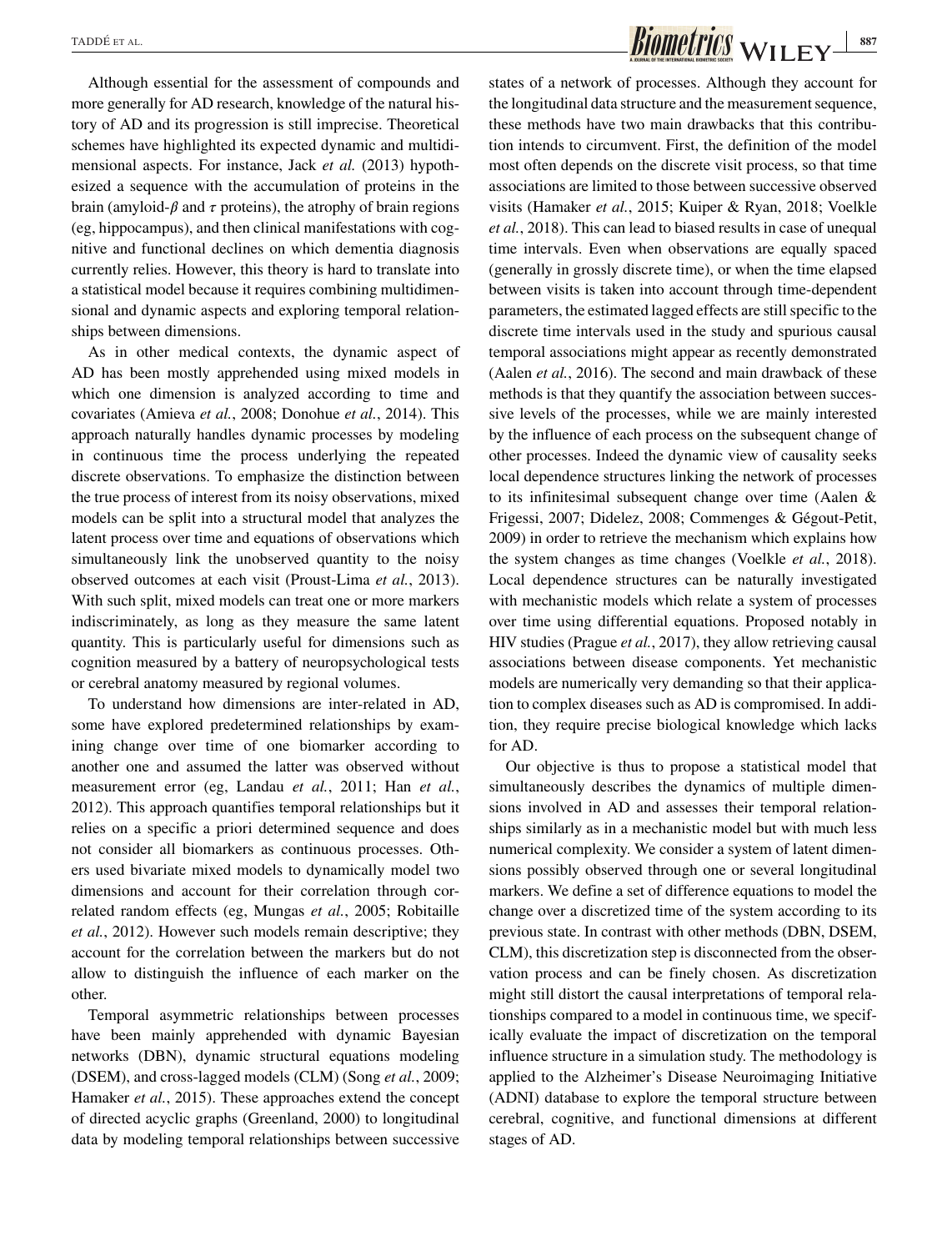# **888 WILEY BIOMETTICS**

# **2 MOTIVATING DATA**

Data were obtained from the ADNI database (adni. loni.usc.edu). The ADNI was launched in 2003 with the primary goal to test whether serial magnetic resonance imaging (MRI), positron emission tomography, other biological markers, and clinical and neuropsychological assessment could be combined to measure the progression of mild cognitive impairment (MCI) and early AD. We focused on the ADNI 1 phase (Mueller *et al.*, 2005), a multisite observational study that included N≈800 individuals aged 55-90 enrolled in three stages of progression to AD: normal aging (CN;  $N \approx 200$ ), MCI (N  $\approx 400$ ), and diagnosed Alzheimer's disease (dAD,  $N \approx 200$ ). Participants were followed-up every 6 months up to 3 years for CN and MCI groups and up to 2 years for the dAD group (except at month 18 for dAD and CN, and at month 30 for CN and MCI). At each visit, information was collected, including for the present work, volumes of brain regions measured by MRI, a battery of 19 cognitive scores, and a functional assessment.

## **3 METHODOLOGY**

# **3.1 Structural model for the system of latent processes**

Consider a multivariate latent process  $\Lambda_i(t)_{t\geq0}$  (with  $\Lambda_i(t)$  =  $(\Lambda_i^d(t))_{d=1,...,D}^{\top}$  representing a system of *D* dimensions (eg, *D* = 3 for cerebral anatomy cognitive ability and func- $D = 3$  for cerebral anatomy, cognitive ability, and functional autonomy dimensions in AD) for individual  $i$  with  $i =$ 1, ..., *N*. We assume  $\Lambda_i(t)_{t>0}$  is defined at discrete times  $t_i =$  $j \times \delta$  with  $j \in \tau = \{0, 1, \ldots, J\}$ , and  $\delta$  a constant discretization step. Let us denote  $\Delta \Lambda_i(t_i + \delta) = \Lambda_i(t_i + \delta) - \Lambda_i(t_i)$ the change of the system between two successive times and  $\frac{\Delta \Lambda_i(t_j+\delta)}{\delta}$  the rate of change of the system.

To make explicit the modeling of the temporal relationships, we split the structural model into two multivariate linear mixed submodels for (i) the level of the processes at baseline  $\Lambda_i(0)$  and (ii) the rate of change of the system over time  $\frac{\Delta \Lambda_i(t_j+\delta)}{\delta}$  using difference equations:

$$
\begin{cases}\n\Lambda_i(0) = X_i^0 \beta + u_i \\
\frac{\Delta \Lambda_i(t_j + \delta)}{\delta} = X_i(t_j + \delta) \gamma + Z_i(t_j + \delta) v_i + A_{i,\delta}(t_j) \Lambda_i(t_j)\n\end{cases} (1)
$$

where  $X_i^0$  is the  $D \times p_0$ -matrix of covariates associated with<br>the n, vector of fixed effects  $\beta$  and  $\mu$ , is the  $D$  vector of indithe  $p_0$ -vector of fixed effects  $\beta$  and  $u_i$  is the D-vector of indi-<br>vidual readom intercents  $u_i^d$  in the initial system  $\Lambda$  (0). The vidual random intercepts  $u_i^d$  in the initial system  $\Lambda_i(0)$ . The  $(D \times n)$  matrix  $Z$  include time  $(D \times p)$ -matrix  $X_i$  and the  $(D \times q)$ -matrix  $Z_i$  include timedependent covariates associated with the  $p$ -vector of fixed dependent covariates associated with the *p*-vector of fixed<br>effects  $\gamma$  and the *q*-vector ( $q = \sum_{d=1}^{D} q_d$ ) of individual random

effects  $v_i = (v_i^d)$ <br>matrix of temporal  $\int_{d=1,...,D}$ , respectively.  $A_{i,\delta}$  is the  $D \times D$ -<br>ral influences matrix of temporal influences.

For each process  $\Lambda_i^d$ , the  $(q_d + 1)$  vector of individual random effects  $(u_i^d, v_i^d)$ <br>variete normal distribution *⊤ ⊤* is assumed to have a multivariate normal distribution with variance-covariance matrix  $\left( \begin{matrix} \cdot \end{matrix} \right)$  $\frac{b_u^{d}}{B_{uv}^d}$  $\begin{bmatrix} \mathbf{B}^d_{uv} \\ \mathbf{F} & \mathbf{B}^d_{uv} \\ \mathbf{F}^d_{uv} & \mathbf{F}^d_{uv} \end{bmatrix}$  $\begin{bmatrix} \frac{1}{2} & \frac{1}{2} \\ \frac{1}{2} & \frac{1}{2} \end{bmatrix}$ , where  $B_{uv}^d$  and  $B_v^d$  are unstructured. We assume that random effects may be correlated within each process  $d$  (to take into account interindividual variability in each process trajectory) and between processes at baseline (to take into account the possible within-individual correlation between processes due to anterior dependencies). Other correlations between random effects are kept null to ensure that the temporal relationships are entirely captured by matrix  $A_{i,\delta}$ . Consequently, the entire  $(D+q)$ -vector of individual random effects  $w_i = (u_i^{\mathsf{T}}, v_i^{\mathsf{T}})^{\mathsf{T}}$  has a multivariate normal distribution tribution,

$$
\boldsymbol{w}_i \sim \mathcal{N}\bigg(\begin{pmatrix} \mathbf{0}\\ \mathbf{0} \end{pmatrix}, \boldsymbol{B} = \begin{pmatrix} \boldsymbol{B}_u & \boldsymbol{B}_{uv}\\ \boldsymbol{B}_{uv}^\top & \boldsymbol{B}_{v} \end{pmatrix}\bigg),
$$

with  $B_u$  the variance-covariance matrix of  $u_i$ ,  $B_v$  the D-block diagonal matrix with dth block  $B_v^d$ , and  $B_{uv}$  the  $D \times q$  matrix with dth row  $(\mathbf{O}_{\sum_{i=1}^{d-1} q_i}, \mathbf{B}_{uv}^d, \mathbf{O}_{\sum_{i=d+1}^p q_i})$ , where  $\mathbf{O}_x$  is the <br>x-row vector of zeros. In the estimation process *R* is replaced x-row vector of zeros. In the estimation process,  $\bm{B}$  is replaced by its Cholesky decomposition:  $\mathbf{B} = LL^\top$ , where L is a (D +  $q \times (D + q)$  lower triangular matrix.

As in any latent variable model, the dimensions of the latent processes have to be defined to reach identifiability. Since we do not want to constrain the measurement models (in Section 3.2), we chose to standardize the latent processes at baseline by excluding intercepts from  $X_i^0$  (ie, the processes have zero mean in the reference group at baseline) and fixing the variances of  $u_i$  at one  $(b_u^d = 1, \forall d \in \{1, ..., D\})$ .<br>The temporal influences between processes a

The temporal influences between processes are modeled through the  $D \times D$ -matrix of time-dependent effects  $A_{i,\delta}(t_i)$ :

$$
\mathbf{A}_{i,\delta}(t_j) = \begin{pmatrix} a_{i,11}(t_j) & \dots & a_{i,1d}(t_j) & \dots & a_{i,1D}(t_j) \\ \vdots & \ddots & \vdots & \ddots & \vdots \\ a_{i,d1}(t_j) & \dots & a_{i,dd}(t_j) & \dots & a_{i,dD}(t_j) \\ \vdots & \ddots & \vdots & \ddots & \vdots \\ a_{i,D1}(t_j) & \dots & a_{i,Dd}(t_j) & \dots & a_{i,DD}(t_j) \end{pmatrix}.
$$

This matrix captures the directed temporal influences between latent processes at time  $t_i$  and subsequent rates of change of latent processes between times  $t_i$  and  $t_i + \delta$ . Specifically, coefficient  $a_{i,dd'}(t_j)$  quantifies the temporal effect of process  $d'$  at time  $t_i$  on process  $d$ . Each effect can be modeled according to time/covariates through a linear regression  $a_{i,dd'}(t_j) = \mathbf{R}_i^T(t_j) \alpha_{dd'}$ , where  $\mathbf{R}_i(t_j)$  is a r-vector of time-<br>dependent equations associated with the r vector of racros dependent covariates associated with the r-vector of regression coefficients  $\boldsymbol{\alpha}_{dd'}^{\top} = (\alpha_{dd'}^m)$ *T*<br>*m*=0*,*(*r*−1).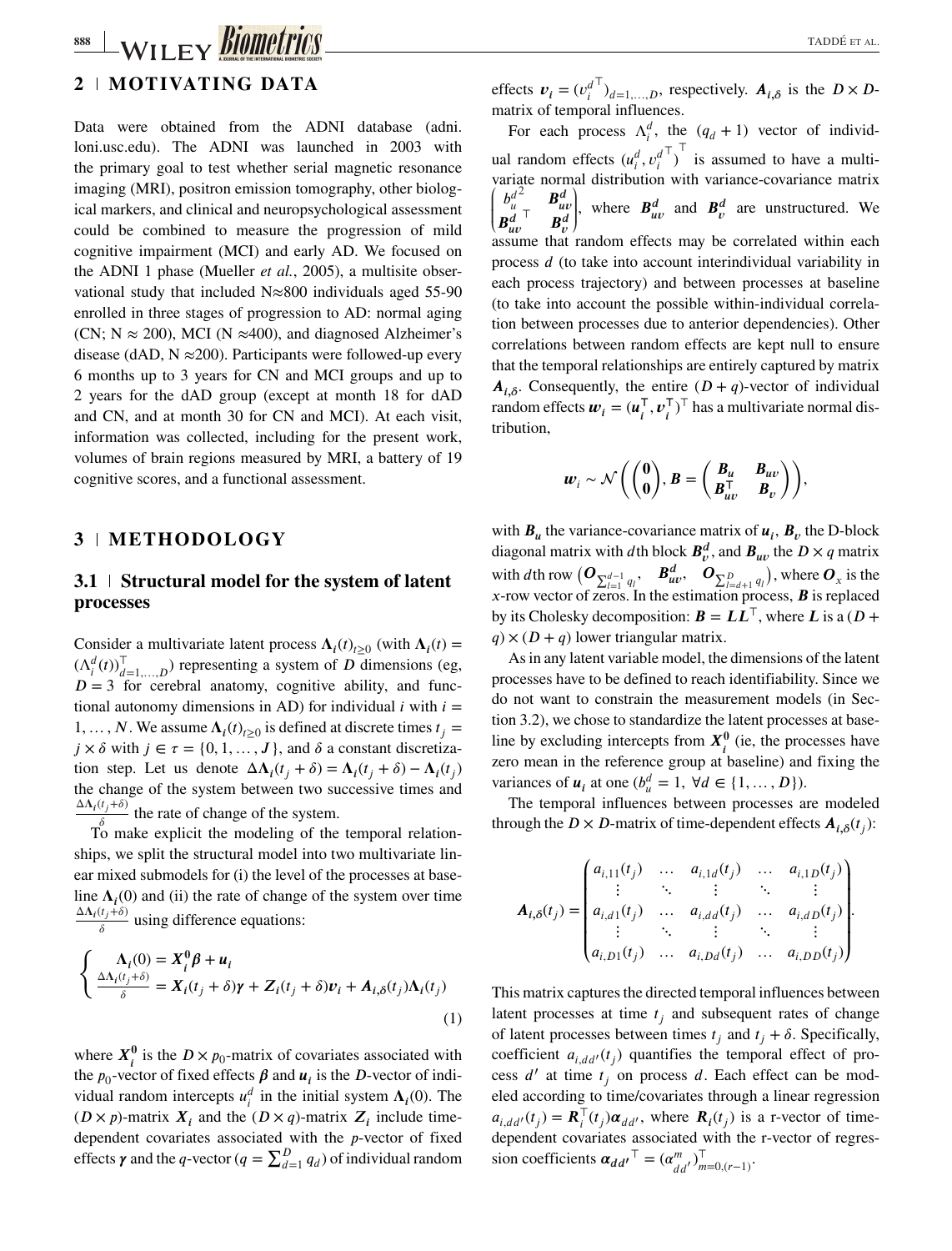When the discretization step is not too large, the temporal influences intend to have the same causal interpretations as those of a model in continuous time (see Simulation Study 2).

## **3.2 Measurement models of the longitudinal markers**

Consider *K* ( $K \ge D$ ) continuous longitudinal markers  $Y_{ij} =$  $(Y_{ijk})_{k=1,...,K}^{\mathbb{T}}$  that have been measured for subject *i* at  $(n_i + 1)$  continuous times  $t^* \in [t_1, t_2]$  with *t* the corresponding 1) continuous times  $t_{ijk}^* \in [t_j, t_{j+1})$  with  $t_j$  the corresponding<br>discretized time and  $i \in \tau$ , with  $\tau$  being any subset of  $\tau$  of discretized time and  $j \in \tau_i$ , with  $\tau_i$  being any subset of  $\tau$  of length  $(n_i + 1)$ . By allowing intermittent missing observations in *Y* and  $\tau_i \subset \tau$ , the model handles observations sparser than the grid of discretized times.

Following Proust-Lima *et al.* (2013), we assume that the latent process  $\Lambda_i^d$  is the underlying common factor of  $K_d$ markers  $(K = \sum_{d=1}^{D} K_d)$  and we note  $\mathcal{K}^d$  the set of marker<br>subscripts associated with latent process  $\Lambda^d$ . We assume that subscripts associated with latent process  $\Lambda_i^d$ . We assume that a marker measures only one latent process.

The link between a marker and its underlying latent process is defined by a marker-specific measurement model. If marker  $Y_{ijk}$  is Gaussian, the measurement model is a linear equation:

$$
\frac{Y_{ijk} - \eta_{0k}}{\eta_{1k}} = \tilde{Y}_{ijk} = \Lambda_i^d(t_j) + \tilde{\epsilon}_{ijk}, \qquad \forall k \in \mathcal{K}^d \text{ and } \forall j \in \tau_i,
$$
\n(2)

where the vector of transformation parameters  $\eta_k = (\eta_{0k}, \eta_{1k})^\top$  is used to get the standardized form<br>  $\tilde{Y}$  of the marker and  $\tilde{c}$  are independent Gaussian errors  $\tilde{Y}_{ijk}$  of the marker and  $\tilde{\epsilon}_{ijk}$  are independent Gaussian errors with variance  $\sigma_k^2$ . In the more general case of a continuous marker (possibly non-Gaussian), one may consider a nonlinear observation equation:

$$
H_k(Y_{ijk}; \eta_k) = \tilde{Y}_{ijk} = \Lambda_i^d(t_j) + \tilde{\epsilon}_{ijk}, \quad \forall k \in \mathcal{K}^d \text{ and } \forall j \in \tau_i,
$$
\n(3)

where the link transformation  $H_k$  comes from a family of monotonic increasing and continuous functions parameterized with  $\eta_k$ . Again  $\tilde{Y}_{ijk}$  is the transformed marker, and  $\tilde{\epsilon}_{ijk}$ are independent Gaussian errors with variance  $\sigma_k^2$ . The link transformation  $H_k$  can be defined from a basis of I-splines (which are integrated M-splines; Ramsay, 1988) in association with positive coefficients, thus providing an increasing bijective flexible transformation. We used here a quadratic Isplines basis with  $p_k$  internal knots,  $(\mathbb{I}_m)_{m=1, p_k+3}$ , so that

$$
H_k(Y_{ijk}; \eta_k) = \tilde{Y}_{ijk} = \eta_{0k} + \sum_{m=1}^{p_k+3} \eta_{mk}^2 \mathbb{I}_m(Y_{ijk}), \qquad (4)
$$

with  $(\eta_{mk})_{m=0,p_k+3}$  the vector of parameters of the transformation. Since we constrained the latent processes dimensions,  $\eta_k$ does not need to be constrained to reach model identifiability.

In the following, we denote  $\Sigma = diag((\sigma_k^2)_{k=1,...,K})$  the diagonal variance matrix of the vector of errors  $\tilde{\epsilon}_{ij}$  =  $(\tilde{\epsilon}_{ijk})_{k=1,...,K}^{\top}$  and  $\boldsymbol{\eta} = (\boldsymbol{\eta}_{k}^{\top})$ <br>formation parameters for the  $\begin{bmatrix} \mathsf{T} \\ \{1,\ldots,K\} \end{bmatrix}$ , the total vector of trans-<br> *E K* markers. The vector of transformation parameters for the  $K$  markers. The vector of transformed markers  $\tilde{Y}_{ij}$  is mapped to the system of latent processes  $\Lambda_i(t_i)$  through a  $K \times D$  matrix **P** with element  $(k, d)$ equal to 1 if marker  $k$  measures latent process  $d$  and zero otherwise:

$$
\tilde{Y}_{ij} = P\Lambda_i(t_j) + \epsilon_{ij}.
$$
 (5)

In practice, the observation process may include intermittent missing observations for a subset of markers or for all the markers at any occasion  $j \in \tau_i$ , so that  $K_{ij}^* \leq K$  markers are<br>actually observed at occasion *i* for subject *i*. Following the actually observed at occasion  $j$  for subject  $i$ . Following the mixed model theory, we assume that observations are missing at random and note  $\tilde{Y}_{ij}^*$  the transformations of the actual  $K_{ij}^*$ . vector of observed markers  $Y_{ij}^*$  at occasion j. The model linking the processes  $\Lambda_i(t_j)$  to the transformed markers  $\tilde{Y}_{ij}^*$  can<br>be easily adopted to the presence of intermittent missing data be easily adapted to the presence of intermittent missing data by considering a  $K_{ij}^* \times K$  observation matrix  $M_{ij}$ , where ele-<br>ment  $(k^* | k)$  equals 1 if marker k is the k\*th observed marker ment  $(k^*, k)$  equals 1 if marker k is the  $k^*$ th observed marker at occasion *j* and 0 if not for  $k = 1, ..., K$  and  $k^* = 1, ..., K^*_{ij}$ .

$$
\tilde{\mathbf{Y}}_{ij}^* = \mathbf{M}_{ij} \mathbf{P} \Lambda_i(t_j) + \epsilon_{ij}^* \tag{6}
$$

with  $\epsilon^*_{ij}$  the vector of independent Gaussian errors with variance-covariance matrix  $M_{ij} \Sigma M_{ij}$ <sup>T</sup>.

### **3.3 Estimation by maximum likelihood**

## **3.3.1 Distribution of the latent processes and transformed observations**

Although the model was introduced through two submodels, the marginal distribution of latent processes (and by extension of the transformed observations) can be easily computed. By recurrence, the structural model (1) can be rewritten:

$$
\begin{cases}\n\Lambda_i(t_j) = X_i^0 \beta + u_i & \text{if } j = 0 \\
\Lambda_i(t_j) = \tilde{A}_{i,\delta}(0) \{ X_i^0 \beta + u_i \} \\
+ \delta \{ X_i(t_j) \gamma + Z_i(t_j) v_i \} & \text{if } j = 1\n\end{cases}
$$
\n
$$
\Lambda_i(t_j) = \prod_{l=0}^{j-1} \tilde{A}_{i,\delta}(t_l) \{ X_i^0 \beta + u_i \} \qquad (7)
$$
\n
$$
+ \delta \{ X_i(t_j) \gamma + Z_i(t_j) v_i \} & \text{if } j > 1
$$
\n
$$
+ \delta \sum_{s=1}^{j-1} \prod_{l=s}^{j-1} \tilde{A}_{i,\delta}(t_l) \\
\times \{ X_i(t_s) \gamma + Z_i(t_s) v_i \},
$$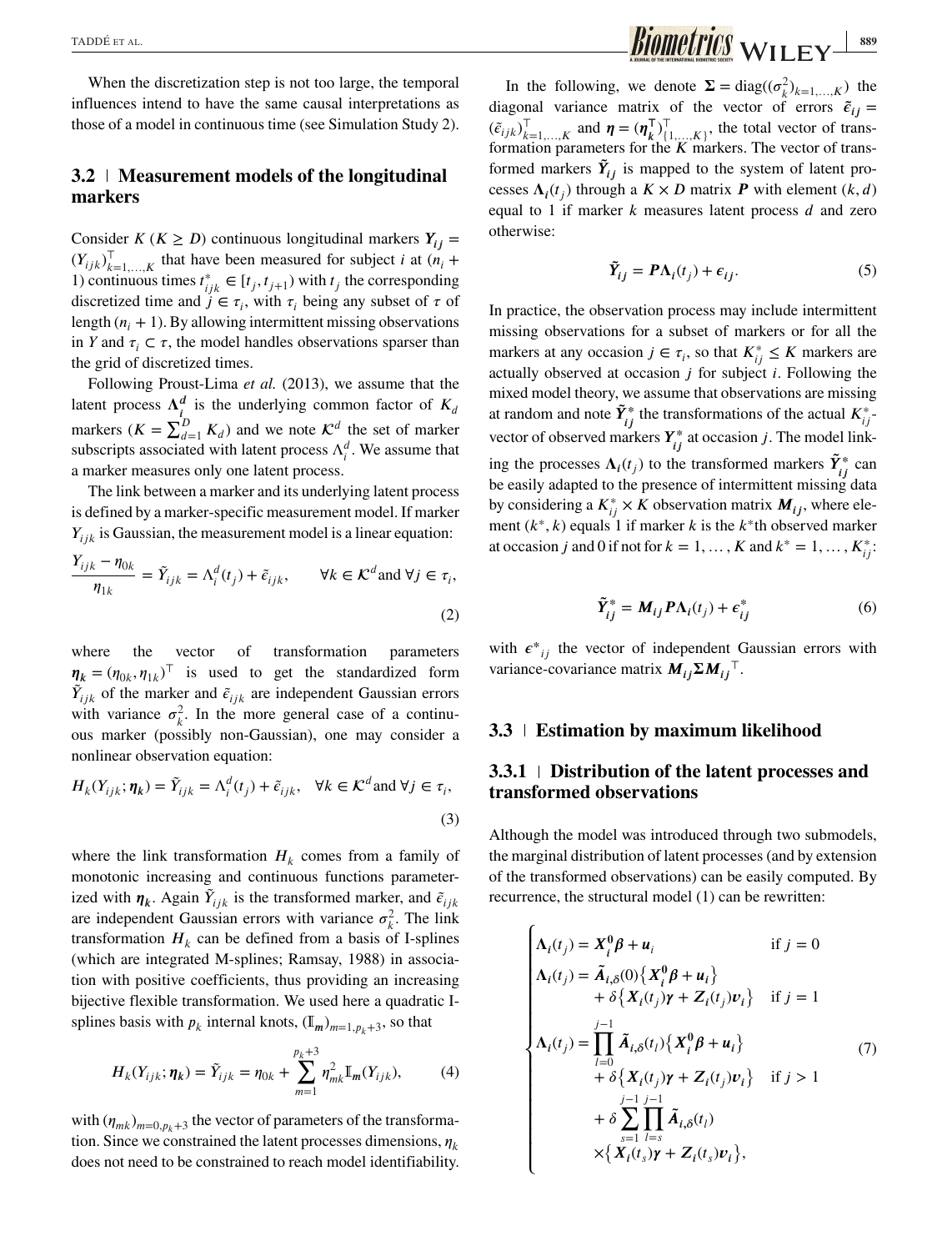where  $t_j = j \times \delta$  for  $j \in \tau$  and  $\tilde{A}_{i,\delta}(t_j) = I_D + \delta A_{i,\delta}(t_j)$ .<br>By introducing  $\Psi$  (*t*, *i*, *s*) for  $t > 0$  and  $s < i$  so that By introducing  $\Psi_{i,\delta}(t_0, j, s)$  for  $t_0 \ge 0$  and  $s \le j$  so that

$$
\Psi_{i,\delta}(t_0,j,s) = \begin{cases} I_D, & \text{if } s = j \\ \prod_{l=s}^{j-1} \tilde{A}_{i,\delta}(t_0 + t_l) & \text{if } s < j. \end{cases} \tag{8}
$$

Equation (7) can be rewritten as

$$
\Lambda_i(t_j) = \Psi_{i,\delta}(0, j, 0) \left( X_i^0 \beta + u_i \right)
$$
  
+ 
$$
\left[ \delta \sum_{s=1}^j \Psi_{i,\delta}(0, j, s) \left\{ X_i(t_s) \gamma + Z_i(t_s) v_i \right\} \right] \mathbb{1}_{\{j > 0\}}.
$$
  
(9)

From this equation, it can be seen that the structural model is a specific nonlinear mixed model depending on individual random effects  $\mathbf{w}_i = (\mathbf{u}_i^\top, \mathbf{v}_i^\top)^\top$ . The vector  $\Lambda_i(t_j)$  has a multivariate normal distribution with expectation  $\mathbf{u}_i$  and varitivariate normal distribution with expectation  $\mu_{\Lambda_{ij}}$  and variance covariance matrix  $V_{\Lambda_{ij}} = \text{var}\{\Lambda_i(t_j)\}\text{, and the vector}$  $\Lambda_i = (\Lambda_i(t_j)^{\top})^{\top}_{j \in \tau}$  has a multivariate normal distribution with exponentially experience protive expectation  $\mu_{\Lambda_i} = (\mu_{\Lambda_{ij}}^T)$  $T$ <sub>*j*∈τ</sub> and variance-covariance matrix  $V_{\Lambda_i} = (V_{\Lambda_{i,i},j})_{(j,j') \in \tau^2}$  where

$$
\mu_{\Lambda_{ij}} = E\{\Lambda_i(t_j)\} = \Psi_{i,\delta}(0, j, 0) X_i^0 \beta
$$

$$
+ \left\{\delta \sum_{s=1}^j \Psi_{i,\delta}(0, j, s) X_i(t_s) \gamma \right\} \mathbb{1}_{\{j > 0\}} \qquad (10)
$$

and

and  
\n
$$
\mathbf{V}_{\Lambda_{ij}j} = \text{cov}\{\Lambda_i(t_j); \Lambda_i(t_{ij'})\}
$$
\n
$$
= \mathbf{\Psi}_{i,\delta}(0, j, 0) \mathbf{\Psi}_{i,\delta}(0, j', 0)^{\top}
$$
\n
$$
+ \left[\mathbf{\Psi}_{i,\delta}(0, j, 0) \mathbf{B}_{uv} \left\{\delta \sum_{s'=1}^{j'} \mathbf{\Psi}_{i,\delta}(0, j', s') Z_i(t_{s'})\right\}^{\top}\right] \mathbb{1}_{\{j' > 0\}}
$$
\n
$$
+ \left[\left\{\delta \sum_{s=1}^{j} \mathbf{\Psi}_{i,\delta}(0, j, s) Z_i(t_s) \right\} \mathbf{B}_{uv}^{\top} \mathbf{\Psi}_{i,\delta}(0, j', 0)^{\top}\right] \mathbb{1}_{\{j > 0\}}
$$
\n
$$
+ \left[\left\{\delta \sum_{s=1}^{j} \mathbf{\Psi}_{i,\delta}(0, j, s) Z_i(t_s) \right\}
$$
\n
$$
\times \mathbf{B}_{v} \left\{\delta \sum_{s'=1}^{j'} \mathbf{\Psi}_{i,\delta}(0, j', s') Z_i(t_{s'})\right\}^{\top}\right] \mathbb{1}_{\{\min(j,j') > 0\}}.
$$
\n(11)

It can be deduced that the vector of incomplete and transformed data  $\tilde{Y}_{ij}^*$  at occasion *j* is multivariate Gaussian with expectation  $\mu_{\tilde{Y}_{ij}^*} = M_{ij} P \mu_{\Lambda_{ij}}$  and variance-covariance matrix  $V_{\tilde{Y}_{ij}^*} = M_{ij} (PV_{\Lambda_{ijj}} P^\top + \Sigma) M_{ij}^\top$ , and the total vector of incomplete and transformed data  $\tilde{Y}_i^* = (\tilde{Y}_{i,j}^* \top)$  $T_{j \in \tau_i}$  is multivariate Gaussian with expectation  $\mu_{\tilde{Y}_i^*} = (\mu_{\tilde{Y}_{i}^*}^{\mathsf{T}})$ variance-covariance matrix  $V_{\tilde{Y}_i^*}$ , a block matrix with  $M_{ij}$  $\int_{j\in\tau_i}^{\tau}$  and  $PV_{\Lambda_{ijj'}}P^{\top}M_{ij'}^{\top} + (M_{ij}\Sigma M_{ij'}^{\top})\mathbb{1}_{\{j=j'\}}$  the  $(j, j')$  block.

## **3.3.2 Likelihood**

As the  $N$  subjects of the sample are independent, the log-likelihood of the model is  $L(Y^*; \theta) = \sum_{i=1}^N$ log{ $\mathcal{L}_i(Y_i^*, \theta)$ } with  $\mathcal{L}_i(Y_i^*, \theta)$  the individual contri-<br>hyting to the likelihood. Here  $\theta = (\theta_1^T \text{ or } \cos(\theta_1)^T$ bution to the likelihood. Here,  $\theta = (\beta^{\top}, \gamma^{\top}, \text{vec}(L))^{\top}$ ,  $(\alpha^{\top}, \beta^{\top}, \gamma^{\top}, \text{vec}(L))^{\top}$  $(\boldsymbol{\alpha}_{d}^{\mathsf{T}})_{d,d' \in \{1,\dots,D\}^2}, (\sigma_k)_{k \in \{1,\dots,K\}}, \boldsymbol{\eta}^{\mathsf{T}})^{\mathsf{T}}$  is the whole vector of parameters. Heing the localism of the link functions  $\boldsymbol{H}$ of parameters. Using the Jacobian of the link functions  $H_k$  $(k = 1, \ldots, K)$ , the individual contribution is

$$
\mathcal{L}_i(\mathbf{Y}_i^*; \boldsymbol{\theta}) = \phi_i(\tilde{\mathbf{Y}}_i^*; \boldsymbol{\mu}_{\tilde{\mathbf{Y}}_i^*}, \boldsymbol{V}_{\tilde{\mathbf{Y}}_i^*}) \times \prod_{j \in \tau_i} \prod_{l=1}^{K_{ij}^*} \mathcal{J}_{\kappa(l)}\big\{ H_{\kappa(l)}(\tilde{Y}_{ij\kappa(l)}^*; \boldsymbol{\eta}_{\kappa(l)}) \big\}, \quad (12)
$$

where  $\phi_i$ .  $\mu$ ,  $V$ ) denotes the density function of a multivariate Gaussian vector with expectation  $\mu$  and variancecovariance **V**, and  $\mathcal{J}_{\kappa(l)}\{H_{\kappa(l)}(\tilde{Y}_{ijk(l)}^*, \boldsymbol{\eta}_{\kappa(l)})\}$  denotes the lacobian of the link function  $H_{\kappa(l)}$  used to transform Jacobian of the link function  $H_{\kappa(l)}$  used to transform  $Y^*_{i j k(l)}$ , the *l*th observed marker at occasion *j* for subject *i*.  $T_{ijk(l)}$ , the run observed market at occasion f for stable t.<br>For instance, with the linear link function defined in (2),  $\mathcal{J}_{\kappa(l)}\{H_{\kappa(l)}(\tilde{Y}_{ij\kappa(l)}^*; \eta_{\kappa(l)})\} = \frac{1}{\eta_{1\kappa(l)}}$ .

# **3.3.3 Optimization algorithm and implementation**

The maximum likelihood estimates are obtained using an extended Levenberg-Marquardt algorithm (Marquardt, 1963) because of its robustness and good convergence rate. At each iteration p, if necessary, the Hessian matrix  $H^{(p)}$  is diagonal-inflated to obtain a positive definite matrix  $\mathbf{H}^{*(p)}$ , which is used to update the parameters  $\theta^{(p+1)} = \theta^{(p)}$  –  $v(H^{*(p)})^{-1}U(\theta^{(p)})$ , with  $U(\theta^{(p)})$  the gradient at iteration  $\overrightarrow{p}$  and  $\overrightarrow{v}$  the improvement control parameter. Convergence is reached when  $||\theta^{(p+1)} - \theta^{(p)}||_2 < \epsilon_{\theta}$ ,  $|L(Y^*; \theta^{(p+1)}) - L(\theta^{(p)})|_2 \leq \epsilon_{\theta}$  $|L(Y^*; \theta^{(p)})| < \epsilon_L$  and  $\frac{U(\theta^{(p)})^{\top} (H^{(p)})^{-1} U(\theta^{(p)})}{n_{\text{para}}}$  $\frac{H^{(p)} - U(\theta^{(p)})}{n_{\text{para}}} < \epsilon_H$ , with  $n_{\text{para}}$ the total number of parameters. The latter criterion is by far the most stringent one and specifically targets maximum search so that  $\epsilon_{\theta} = \epsilon_L = \epsilon_H = 10^{-3}$  is small enough to ensure convergence. The variances of the estimators are obtained from the inverse of  $H^{(p)}$ .

Given the possibly high number of parameters, we first estimate the parameters for each process taken separately, then we start the maximization of the likelihood of the multivariate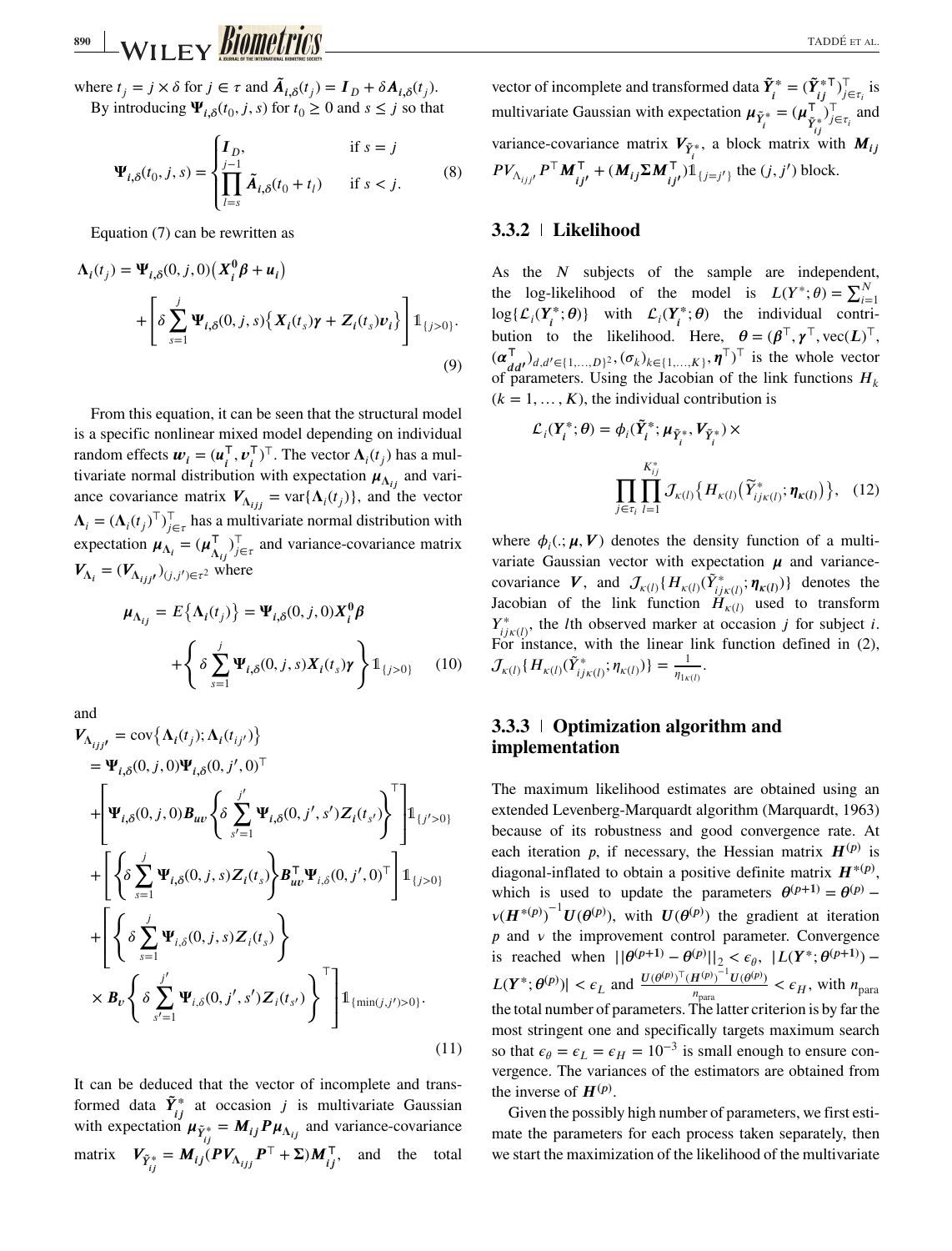model from these simple estimates, setting initial values of the interdimension parameters to zero. The model estimation is implemented in the R package CInLPN; it combines R and  $C_{++}$  languages and includes parallel computations.

#### **3.4 Marginal and subject-specific predictions**

The goodness of fit of the model can be assessed by comparing predictions with observations of the markers in their transformed scales. From notations defined in Section 3.3.1, marginal and conditional distributions of the markers are

$$
\tilde{Y}_i \sim \mathcal{N}\left(\boldsymbol{P}\boldsymbol{\mu}_{\Lambda_i},\ \left(\boldsymbol{P}\boldsymbol{V}_{\Lambda_i}\boldsymbol{P}^\top + \boldsymbol{\Sigma}_i\right)\right),\tag{13}
$$

$$
\tilde{Y}_i\Big|_{\Lambda_i} \sim \mathcal{N}(P\Lambda_i, \Sigma_i),\tag{14}
$$

where  $\Sigma_i$  is the block-diagonal matrix constituted of  $n_i$  $\Sigma$  blocks.

The marginal  $(\tilde{Y}_i^{(M)})$  and subject-specific  $(\tilde{Y}_i^{(SS)})$  predictions in the transformed scales are then, respectively, obtained by taking the expectations of the marginal and conditional distributions of the transformed markers at the parameter estimates  $\hat{\theta}$  and at the predicted latent processes  $\hat{\Lambda}_i$  of  $\Lambda_i$  given the observations  $\tilde{Y}_i^*$ :  $\hat{\Lambda}_i = E(\Lambda_i | \tilde{Y}_i^*) = \mu_{\Lambda_i} + C_{\Lambda_i \tilde{Y}_i^*} V_{\tilde{Y}_i^*}^{-1} (\tilde{Y}_i^* \mu_{\tilde{Y}_i^*}$ ), where  $C_{\Lambda_i \tilde{Y}_i^*} = (\nu_{\Lambda_{i j j'}} P^\top M^\top_{i j'})_{(j, j') \in \tau_i^2}$  is the covariance matrix between  $\Lambda_i$  and  $\tilde{Y}_i^*$ .

Using these individual predictions, one can graphically compare either the marginal predictions  $\tilde{Y}^{(M)}$  or subjectspecific predictions  $\tilde{\mathbf{\gamma}}^{(SS)}$  averaged within time intervals to the observations averaged within the same time intervals. Marginal and subject-specific predictions in the natural scale of the markers can also be derived from the marginal and conditional distributions by using a Monte-Carlo approximation (Proust-Lima *et al.*, 2013).

## **4 SIMULATIONS**

We performed two series of simulations to evaluate the estimation program and the impact of time discretization on the interpretation of  $A_{i,\delta}(t)$  matrix.

## **4.1 Simulation study 1: Validation of the estimation program**

#### **4.1.1 Design**

To evaluate the estimation program, we generated a system of two Gaussian processes  $((\Lambda^1(t_j))_{t_i\geq 0}$  and  $(\Lambda^2(t_j))_{t_i\geq 0}$ , with  $t_i = j \times \delta, j \in \{0, ..., J\}$ . Each process is measured by one longitudinal marker  $(Y_1$  and  $Y_2$ , respectively), and we considered two covariates, one continuous  $C_1$  and one binary  $C_2$ . We<br>defined two scenarios: a covariate specific structure of tem defined two scenarios: a covariate-specific structure of temporal influences (Scenario 1) and a time-dependent temporal influences structure (Scenario 2). In Scenario 1, we assumed a constant rate of change for the system of latent processes (with random intercepts and simple effects of both covariates in the submodels for the initial level and the change over time) and a structure of temporal influences  $A_{i,\delta}$  different for each level of  $C_2$ :

$$
\begin{cases}\n\Lambda_{i}^{1}(0) = \beta_{0}^{1} + \beta_{1}^{1}C_{1,i} + \beta_{2}^{1}C_{2,i} + u_{i}^{1} \\
\Lambda_{i}^{2}(0) = \beta_{0}^{2} + \beta_{1}^{2}C_{1,i} + \beta_{2}^{2}C_{2,i} + u_{i}^{2} \\
\frac{\Delta\Lambda_{i}^{1}(t_{j} + \delta)}{\delta} = \gamma_{0}^{1} + \gamma_{1}^{1}C_{1,i} + \gamma_{2}^{1}C_{2,i} + v_{i}^{1} \\
+ (a_{i,11}^{0} + a_{i,11}^{1}C_{2,i})\Lambda_{i}^{1}(t_{j}) \\
+ (a_{i,12}^{0} + a_{i,12}^{1}C_{2,i})\Lambda_{i}^{2}(t_{j}) \\
\frac{\Delta\Lambda_{i}^{2}(t_{j} + \delta)}{\delta} = \gamma_{0}^{2} + \gamma_{1}^{2}C_{1,i} + \gamma_{2}^{2}C_{2,i} + v_{i}^{2} \\
+ (a_{i,21}^{0} + a_{i,21}^{1}C_{2,i})\Lambda_{i}^{1}(t_{j}) \\
+ (a_{i,22}^{0} + a_{i,22}^{1}C_{2,i})\Lambda_{i}^{2}(t_{j}) \\
\frac{Y_{ijk} - \eta_{0k}}{\eta_{1k}} = \Lambda_{i}^{k}(t_{j}) + \tilde{\epsilon}_{ijk}, \quad k = 1, 2,\n\end{cases}
$$

where  $u_i = (u_i^1, u_i^2)^T$ ,  $v_i = (v_i^1, v_i^2)^T$ , and  $(u_i^T, v_i^T)^T$ <br>  $\Delta^2$  *LO LLT*, with *L* such that the random effects are independent  $\mathcal{N}(0, LL^{\top})$  with  $L$  such that the random effects are indepen-<br>dent between dimensions and  $\tilde{c} \sim \mathcal{N}(0, \sigma^2)$ ,  $\forall k \in \{1, 2\}$ dent between dimensions, and  $\tilde{\epsilon}_{ijk} \sim \mathcal{N}(0, \sigma_k^2)$ ,  $\forall k \in \{1, 2\}$ .<br>In scenario 2, we considered initial layels educted for the

In scenario 2, we considered initial levels adjusted for the binary covariate  $C_2$ , constant rates of change with no adjust-<br>ment and tamporal influences between two processes  $A_{\alpha}(t)$ ment, and temporal influences between two processes  $A_{i,\delta}(t_i)$ that evolved with time:

$$
\begin{cases}\n\Lambda_i^1(0) = \beta_0^1 + \beta_1^1 C_{2,i} + u_i^1 \\
\Lambda_i^2(0) = \beta_0^2 + \beta_1^2 C_{2,i} + u_i^2 \\
\frac{\Delta \Lambda_i^1(t_j + \delta)}{\delta} = \gamma_0^1 + v_i^1 + a_{11}(t_j) \Lambda_i^1(t_j) + a_{12}(t_j) \Lambda_i^2(t_j) \\
\frac{\Delta \Lambda_i^2(t_j + \delta)}{\delta} = \gamma_0^2 + v_i^2 + a_{21}(t_j) \Lambda_i^1(t_j) + a_{22}(t_j) \Lambda_i^2(t_j) \\
\frac{Y_{ijk} - \eta_{0k}}{\eta_{1k}} = \Lambda_i^k(t_j) + \tilde{\epsilon}_{ijk}, \quad k = 1, 2,\n\end{cases} (16)
$$

where  $u_i = (u_i^1, u_i^2)^\top$ ,  $v_i = (v_i^1, v_i^2)^\top$ , and  $(u_i^\top, v_i^\top)^\top$ where  $u_i = (u_i, u_i)$ ,  $v_i = (v_i, v_i)$ , and  $(u_i, v_i)$ independent between dimensions, and  $\tilde{\epsilon}_{ijk} \sim \mathcal{N}(0, \sigma_k^2)$ ,<br> $\forall k \in \{1, 2\}$ , Each element of the matrix of temporal  $\forall k \in \{1, 2\}$ . Each element of the matrix of temporal influences  $a_{kk'}(t)$  is defined from a basis of quadratic B-splines with one internal knot at the median  $(S_m)_{m=1,3}$ so that  $a_{kk'}(t) = \alpha_{kk'}^0 + \alpha_{kk'}^1 S_1(t) + \alpha_{kk'}^2 S_2(t) + \alpha_{kk'}^3 S_3(t)$  $\forall k \neq k'$  and  $(k, k') \in \{1, 2\}^2$  (diagonal elements were not adjusted).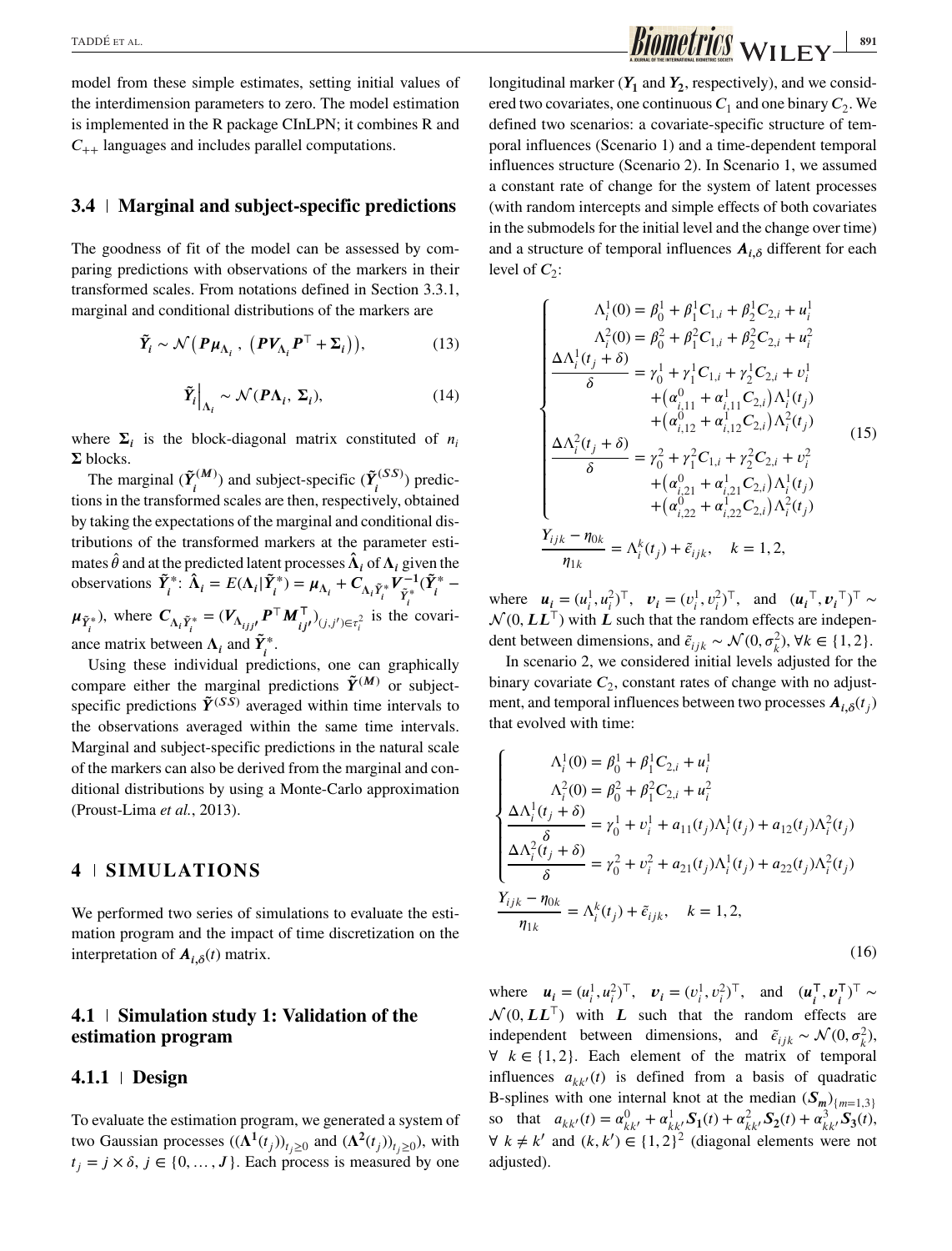**TABLE 1** Results of the simulations for scenario 2 (1000 replicates of samples of size 512)

|                 |          |                 | <b>Without missing values</b> |            |                |          |                 | With missing values <sup>a</sup> |            |            |          |
|-----------------|----------|-----------------|-------------------------------|------------|----------------|----------|-----------------|----------------------------------|------------|------------|----------|
|                 | $\theta$ | $\ddot{\theta}$ | <b>Bias</b> <sup>b</sup>      | <b>ESE</b> | $\mathbf{ASE}$ | $CR(\%)$ | $\ddot{\theta}$ | <b>Bias</b>                      | <b>ESE</b> | <b>ASE</b> | $CR(\%)$ |
| $\beta_1^1$     | $-1.635$ | $-1.644$        | 0.5                           | 0.109      | 0.108          | 95.5     | $-1.644$        | 0.5                              | 0.109      | 0.109      | 94.7     |
| $\beta_1^2$     | $-1.784$ | $-1.789$        | 0.2                           | 0.115      | 0.119          | 95.7     | $-1.790$        | 0.3                              | 0.119      | 0.121      | 94.8     |
| $\gamma_0^1$    | 0.009    | 0.009           | 1.4                           | 0.009      | 0.009          | 96.0     | 0.009           | 1.6                              | 0.009      | 0.010      | 95.5     |
| $\gamma_0^2$    | $-0.053$ | $-0.053$        | 1.5                           | 0.017      | 0.017          | 95.5     | $-0.053$        | 1.3                              | 0.017      | 0.018      | 95.6     |
| L(3,1)          | 0.032    | 0.031           | 3.2                           | 0.009      | 0.010          | 95.2     | 0.031           | 3.2                              | 0.010      | 0.010      | 95.5     |
| L(4,2)          | $-0.011$ | $-0.009$        | 19.5                          | 0.014      | 0.015          | 95.4     | $-0.009$        | 20.5                             | 0.014      | 0.015      | 94.7     |
| L(3,3)          | 0.094    | 0.094           | 0.1                           | 0.006      | 0.006          | 94.6     | 0.094           | 0.3                              | 0.006      | 0.006      | 93.9     |
| L(4,4)          | 0.169    | 0.169           | 0.2                           | 0.010      | 0.011          | 95.0     | 0.169           | 0.1                              | 0.011      | 0.011      | 94.7     |
| $\alpha_{11}^0$ | $-0.012$ | $-0.011$        | 8.2                           | 0.008      | 0.009          | 95.3     | $-0.011$        | 8.3                              | 0.009      | 0.009      | 95.6     |
| $\alpha_{12}^0$ | 0.115    | 0.114           | 0.9                           | 0.018      | 0.018          | 93.8     | 0.113           | 1.1                              | 0.020      | 0.020      | 94.9     |
| $\alpha_{12}^1$ | $-0.092$ | $-0.092$        | 0.3                           | 0.027      | 0.027          | 94.9     | $-0.092$        | 0.6                              | 0.030      | 0.030      | 96.4     |
| $\alpha_{12}^2$ | $-0.028$ | $-0.028$        | 3.2                           | 0.015      | 0.015          | 94.5     | $-0.027$        | 4.1                              | 0.017      | 0.017      | 95.1     |
| $\alpha_{12}^3$ | $-0.069$ | $-0.069$        | 0.1                           | 0.026      | 0.026          | 94.1     | $-0.069$        | 0.2                              | 0.028      | 0.029      | 95.1     |
| $\alpha_{21}^0$ | 0.134    | 0.135           | 0.7                           | 0.033      | 0.034          | 94.2     | 0.135           | 0.4                              | 0.036      | 0.036      | 94.8     |
| $\alpha_{21}^1$ | $-0.076$ | $-0.075$        | 0.9                           | 0.052      | 0.052          | 93.6     | $-0.075$        | 1.2                              | 0.058      | 0.058      | 94.5     |
| $\alpha_{21}^2$ | 0.024    | 0.022           | 11.3                          | 0.031      | 0.035          | 95.4     | 0.023           | 7.9                              | 0.034      | 0.034      | 95.4     |
| $\alpha_{21}^3$ | $-0.140$ | $-0.130$        | 6.8                           | 0.052      | 0.052          | 94.2     | $-0.130$        | 7.0                              | 0.058      | 0.058      | 94.0     |
| $\alpha_{22}^0$ | 0.009    | 0.007           | 22.2                          | 0.012      | 0.012          | 94.8     | 0.007           | 21.6                             | 0.013      | 0.013      | 94.7     |
| $\sigma_1$      | 0.376    | 0.378           | 0.5                           | 0.013      | 0.013          | 94.9     | 0.378           | 0.5                              | 0.013      | 0.013      | 95.2     |
| $\sigma_2$      | 0.686    | 0.688           | 0.2                           | 0.027      | 0.026          | 93.9     | 0.688           | 0.3                              | 0.028      | 0.027      | 93.6     |
| $n_{01}$        | 3.878    | 3.886           | 0.2                           | 0.196      | 0.198          | 95.1     | 3.885           | 0.2                              | 0.196      | 0.199      | 94.8     |
| $\eta_{11}$     | 2.678    | 2.667           | 0.4                           | 0.087      | 0.087          | 95.1     | 2.667           | 0.4                              | 0.088      | 0.088      | 94.9     |
| $n_{02}$        | 2.589    | 2.591           | 0.1                           | 0.112      | 0.114          | 95.9     | 2.591           | 0.1                              | 0.114      | 0.115      | 95.3     |
| $n_{12}$        | 1.472    | 1.470           | 0.1                           | 0.054      | 0.052          | 93.5     | 1.470           | 0.2                              | 0.056      | 0.054      | 93.4     |

Abbreviations: ASE, the asymptotic standard error; ESE, the empirical standard error; CR, the coverage rate of the 95% confidence interval.

Diagonal elements of the temporal influences matrix were not adjusted for time.

<sup>a</sup>(15% missing occasions, 7% missing outcomes).

<sup>b</sup>Relative bias(%).

The design of the simulations and the parameters were chosen to mimic the ADNI data. Dimensions 1 and 2 were cerebral anatomy and cognitive ability, each one measured by a specific composite score. Covariate  $C_1$  represented<br>the baseline are centered on the mean are in decoder the baseline age centered on the mean age in decades and was generated according to a Gaussian distribution:  $C_1 \sim \mathcal{N}(0, 0.64)$ . Covariate  $C_2$  corresponded to the indicator of group CN versus group MCL It was generated cator of group CN versus group MCI. It was generated according to a Bernoulli distribution with probability 0.37. We used a discretization step  $\delta = 1$  (ie, 6 months in ADNI 1 data). Markers observations were generated every 6 months up to 3 years. Thus a subject had seven repeated measures at occasions  $j \in \{0, 1, \ldots, 6\}$ . We also considered a design in which scheduled visits could be missed completely at random with a probability of 0.15, and when a visit was not missed, a marker could be missing with a probability of 0.07. For each design and scenario, we generated 1000 samples of 512 subjects.

## **4.1.2 Results**

Web Table 1 of the Web Appendix B and Table 1 provide the results of the simulations for scenarios 1 and 2, respectively. In both settings, all the parameters were correctly estimated with satisfying coverage rates in the absence of missing data (left part) and in the presence of missing data (right part).

# **4.2 Simulation study 2: Impact of the discretization step on the temporal influence structure between processes**

## **4.2.1 Design**

To formally assess whether the interpretation under the discretized time was the same as the one obtained under continuous time, we assessed the type-I error rate associated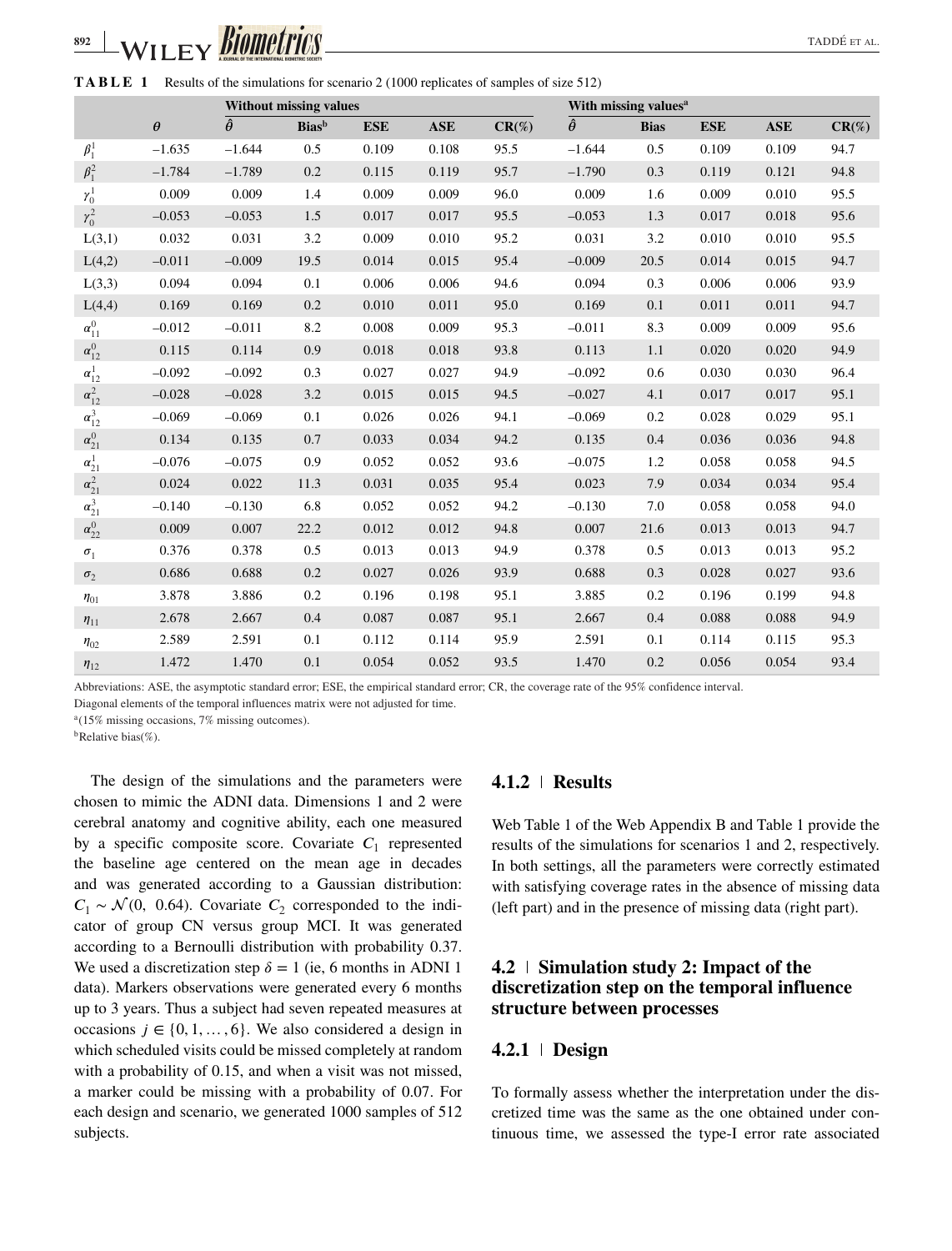with each nondiagonal element of the matrix of temporal influences **A** under three discretization steps  $\delta = 1/3$  (for 2) months), 1∕2 (for 3 months) and 1 (for 6 months) when data were actually generated under continuous time (approximated by a step  $\delta = 0.001$ ). We considered for this a system of three latent processes  $((\Lambda^1(t_j))_{t_i\geq 0}, (\Lambda^2(t_j))_{t_i\geq 0}$ , and  $(\Lambda^3(t_j))_{t_i\geq 0}$ ), with  $t_i = j \times \delta$ ,  $\delta = 0.001$ . Each process is measured by one Gaussian repeated marker  $(Y_1, Y_2, Y_3)$ . The processes have constant rate of change, with no adjustment for covariates and a matrix of temporal influences  $\boldsymbol{A}$  constant over time:

$$
\begin{cases}\n\Lambda_i^1(0) = \beta_0^1 + u_i^1 \\
\Lambda_i^2(0) = \beta_0^2 + u_i^2 \\
\Lambda_i^3(0) = \beta_0^3 + u_i^3\n\end{cases}
$$
\n
$$
\frac{\Delta \Lambda_i^1(t_j + \delta)}{\delta} = \gamma_0^1 + v_i^1 + a_{11} \Lambda_i^1(t_j)
$$
\n
$$
+ a_{12} \Lambda_i^2(t_j) + a_{13} \Lambda_i^3(t_j)
$$
\n
$$
\frac{\Delta \Lambda_i^2(t_j + \delta)}{\delta} = \gamma_0^2 + v_i^2 + a_{21} \Lambda_i^1(t_j)
$$
\n
$$
+ a_{22} \Lambda_i^2(t_j) + a_{23} \Lambda_i^3(t_j)
$$
\n
$$
\frac{\Delta \Lambda_i^3(t_j + \delta)}{\delta} = \gamma_0^3 + v_i^3 + a_{31} \Lambda_i^1(t_j)
$$
\n
$$
+ a_{32} \Lambda_i^2(t_j) + a_{33} \Lambda_i^3(t_j)
$$
\n
$$
\frac{Y_{ijk} - \eta_{0k}}{\eta_{1k}} = \Lambda_i^k(t_j) + \tilde{\epsilon}_{ijk}, \quad k = 1, 2, 3.
$$

The simulation model mimicked the ADNI data with cerebral anatomy, cognitive ability, and functional autonomy as dimensions, respectively, measured by a specific composite score. We estimated the model on the ADNI data with  $\delta = 1$  (6 months) and transformed the estimated parameters to the scale  $\delta = 0.001$  to generate the data in almost continuous time. We provide in the Web Appendix A the formulas to relate model components defined under  $\delta = 1$  and  $\delta = 0.001$ . Elements of the matrix of temporal influences were set one by one to 0 in  $\delta = 0.001$  scale to evaluate the associated type-I error rate. Latent processes were generated with a solver from dsolve package (Soetaert *et al.*, 2010), and observations were derived every 6 months up to 3 years. We considered each time 1000 samples of 512 subjects.

#### **4.2.2 Results**

Table 2 displays the type-I error rates (in percentage) associated with each nondiagonal element of the matrix of temporal influences **A** when estimated with discretization steps  $\delta = 1/3$ , 1∕2, and 1. All the type-I error rates are close to the nominal 5% rate (95% interval of expected rates of [3*.*6*,* 6*.*4] with 1000 replicates). We note, however, that with a discretization step of  $\delta = 1$ , the type-I error rates begin to somewhat increase,

**TABLE 2** Type-I error rates (in %) associated with each nondiagonal element of the matrix of temporal influences  $A$  when the matrix of temporal influences is generated approximately in continuous time ( $\delta = 0.001$ ) and estimated with discretization steps:  $\delta = 1/3$ ,  $\delta =$  $1/2$ ,  $\delta = 1$  for 2, 3, and 6 months, respectively (1000 replicates; expected 95% interval [3*.*6*,* 6*.*4] for the nominal type-I error of 5%)

|                  | ŕ              |                |              |  |  |  |
|------------------|----------------|----------------|--------------|--|--|--|
| <b>Parameter</b> | $\delta = 1/3$ | $\delta = 1/2$ | $\delta = 1$ |  |  |  |
| $a_{12}$         | 5.4            | 4.9            | 6.5          |  |  |  |
| $a_{13}$         | 5.3            | 5.3            | 8.6          |  |  |  |
| $a_{21}$         | 5.6            | 6.0            | 7.5          |  |  |  |
| $a_{23}$         | 4.7            | 6.0            | 4.1          |  |  |  |
| $a_{31}$         | 5.4            | 5.2            | 7.1          |  |  |  |
| $a_{32}$         | 4.5            | 4.8            | 4.8          |  |  |  |
|                  |                |                |              |  |  |  |

suggesting that with larger discretization steps, causal interpretations are altered.

## **5 APPLICATION**

Using the ADNI data (Section 2), the application aimed to describe the decline over time of cerebral anatomy, cognitive ability and functional autonomy in three clinical stages of AD (CN, MCI, and dAD) and to quantify the temporal influences between these dimensions by assessing especially whether the relationships differ according to the clinical stage. The dynamic model applied on ADNI is summarized in Figure 1.

#### **5.1 Measures and ADNI sample description**

Cerebral anatomy  $(\Lambda^A)$  was defined as the process underlying the hippocampal volume relative to total intracranial volume and the mean cortical thickness of nine regions (Freesurfer version 4.4.0 for longitudinal data) previously identified in a cortical signature of AD (Dickerson *et al.*, 2008). Global cognitive ability  $({\Lambda}^C)$  was defined as the process underlying three cognitive markers of memory, language, and executive functioning, respectively. Each cognitive marker was a composite score previously identified from the psychometric tests available in ADNI (Park *et al.*, 2012). Functional autonomy  $(\Lambda^F)$ was defined as the process underlying the observed sumscore of the FAQ (Functional Assessment Questionnaire) composed of 30 items (Pfeffer *et al.*, 1982). Covariates were the age at entry (centered around 75.4 and indicated in decades), gender, educational level (low level if  $\leq 12$  years vs high level if  $>12$ years), the Apolipoprotein E (APOE) genotype ( $\epsilon$ 4 carrier vs  $\epsilon$ 4 noncarrier), and the three clinical stages (CN, MCI, dAD) as defined at inclusion in ADNI (we did not consider possible changes in stages during follow-up). We selected in the sample all the subjects who had no missing data for the covariates and had at least one observation for each dimension during the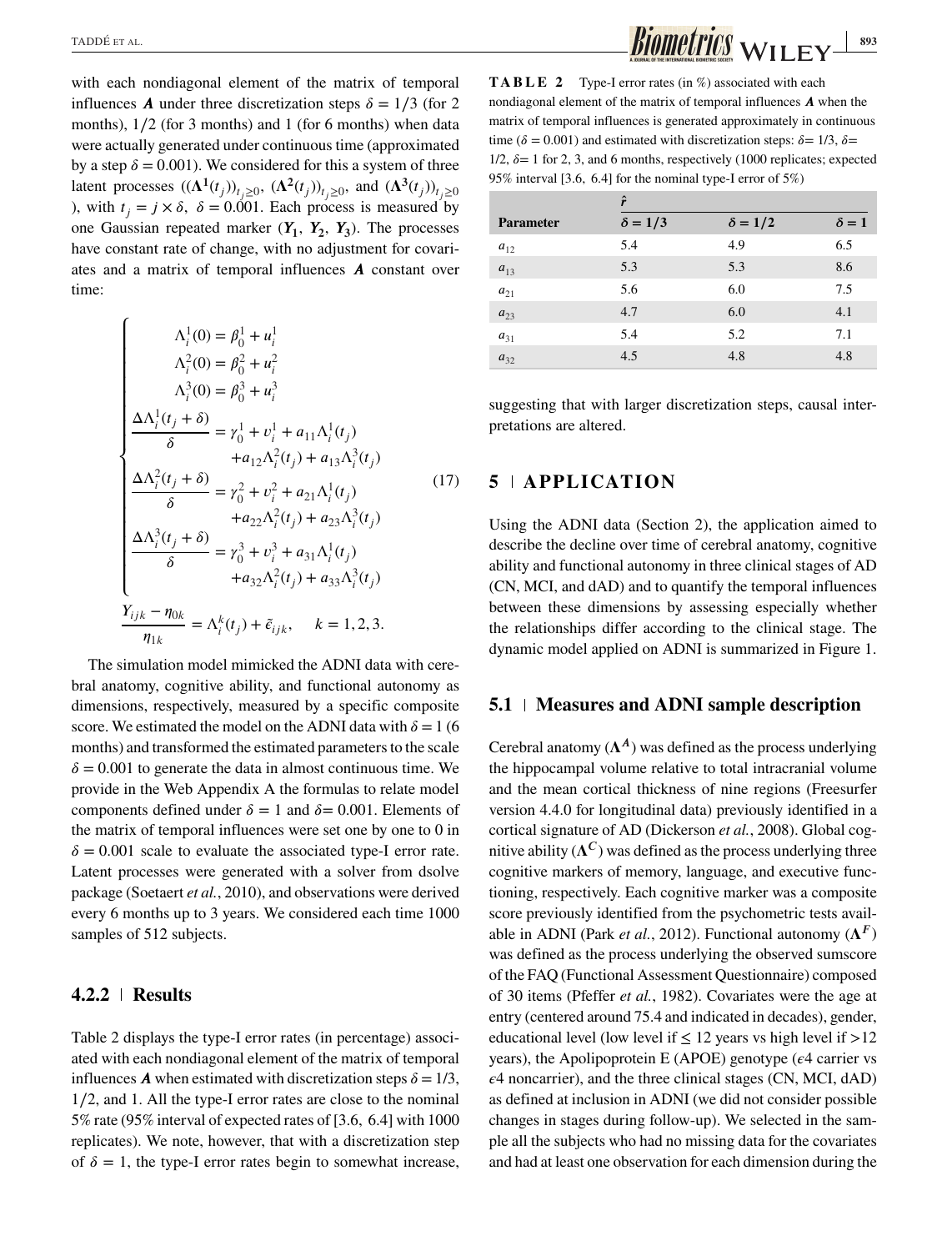

follow-up. The main analysis included 656 subjects (82% of the initial sample). The sample consisted of 190 (29%) subjects at healthy stage (CN), 322 (49%) subjects at the MCI stage , and 144 (22%) subjects diagnosed with Alzheimer's disease (dAD); 43% were females, 83% had a high educational level and 49% carried APOE  $\epsilon$ 4 allele. The mean age at entry was 75.4 years old  $(SD = 6.6)$ . The mean number of visits was five, six, and four for CN, MCI, and dAD subjects, respectively.

## **5.2 Specification of the dynamic multivariate model**

The initial levels of the processes were adjusted for gender, education, APOE genotype, clinical stage, and age at baseline. Changes of the processes over time were adjusted for gender, education, APOE genotype, and clinical stage. In order to account for the correlations between individual repeated measures, we included random intercepts on the initial levels of the processes (correlated between processes) and random intercepts on the changes of the processes over time (independent between processes). The matrix of temporal influences that captured the interrelations between processes was constant over time and adjusted for clinical stage:  $a_{dd'} = \alpha_{dd'}^0 + \text{MCI} \times \alpha_{dd'}^1 + \text{dAD} \times \alpha_{dd'}^2$ , for (*d*, *d'*<br>
(*A G, E)*<sup>2</sup>. To counst the negative denoming from some  ${d d'}$ <br>{*A*, *C*, *F*}<sup>2</sup>. To correct the possible departure from normal-<br>ity of each observed marker, we transformed them using inte ity of each observed marker, we transformed them using integrated quadratic splines (as in Equation 4) with two internal knots at the terciles for scores measuring cerebral and cognitive dimensions and with one internal knot at the median for the functional score.

In the main analysis, we considered a discretization step of approximately 3 months ( $\delta = 0.23$  year) although observations were sparser as scheduled every 6 months. The modeling strategy consisted of finding first the best adjustment for each process taken separately with a significance threshold for covariate effects at 25%. Then, the whole multivariate model was estimated. In secondary analyses, we **FIGURE 1** Graph of the dynamic causal model considered on ADNI 1 data with three dimensions (labeled  $\Lambda^A$  for cerebral anatomy,  $\Lambda^C$  for cognitive ability, and  $\Lambda^F$  for functional autonomy). Cerebral anatomy is measured by two repeated volumes  $(Y_{\text{bin}})$ and  $Y_{\text{cortic}}$  for hippocampal volume and mean regional cortical thickness, respectively), cognitive ability by three repeated scores ( $Y_{\text{mem}}$ ,  $Y_{\text{lang}}$ , and  $Y_{\text{exec}}$  for sumscores in memory, language, and executive functions, respectively), and functional autonomy by one repeated score  $(Y_{FAO}$  for FAQ scale)

reestimated the final model by considering a discretization step of 1.5 months ( $\delta = 0.125$  year) in order to evaluate whether the interpretations varied with a smaller step.

### **5.3 Results**

### **5.3.1 Latent process specific trajectories**

Estimates of fixed effects, Cholesky's decomposition parameters (for the random effects variance-covariance matrix) and measurement model parameters are provided in Web Tables 2, 3, and 4 of the Web Appendix C. In summary, older age, male gender, APOE  $\epsilon$ 4 carrying, and clinical stages MCI and dAD were associated with lower cerebral anatomy and lower cognitive ability levels at baseline. Higher education was associated with lower cerebral anatomy level but associated with higher cognitive ability level at baseline. Only clinical stages MCI and dAD were associated with lower functional autonomy level at baseline. Adjusted for other dimension levels, APOE  $\epsilon$ 4 carrying was associated with steeper declines in cerebral anatomy, cognitive ability, and functional autonomy; and higher education was associated with steeper cerebral anatomy decline and smaller cognitive ability decline. Web Figure 1 of the Web Appendix C depicts the expected trajectories of each dimension according to stage for two profiles of individuals (women noncarrier of APOE  $\epsilon$ 4 and with lower educational level; men carrier of APOE  $\epsilon$ 4 and with higher educational level).

# **5.3.2 Temporal influence structure between processes**

Estimates of the matrix of temporal influences are given in Table 3 and summarized in Figure 2 according to stage. Figure 2 shows that the temporal influences between cerebral anatomy  $(\Lambda^A)$ , cognitive ability  $(\Lambda^C)$ , and functional autonomy  $(\Lambda^F)$  evolve from healthy stage to Alzheimer's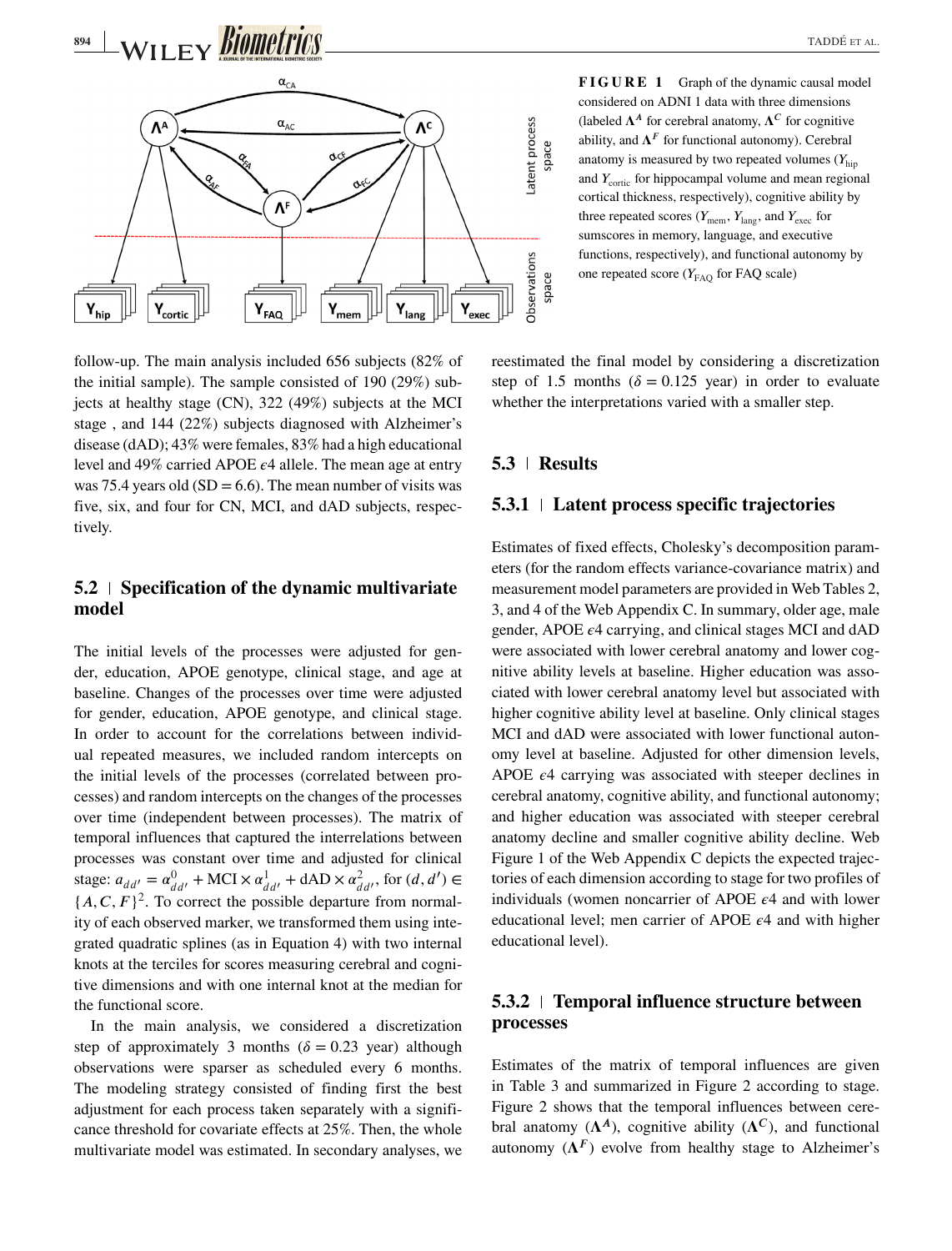

**TABLE 3** Estimates of the temporal influences between cerebral anatomy, cognitive ability, and functional autonomy in ADNI1 using a discretization step of 3 months

|                                         | <b>Parameter</b> |                 | <b>Estimate</b> | SE    | P-value |
|-----------------------------------------|------------------|-----------------|-----------------|-------|---------|
| Influence on cerebral anatomy           |                  |                 |                 |       |         |
| Effect of cerebral anatomy              | Intercept        | $\alpha_{AA}^0$ | $-0.145$        | 0.034 | < .001  |
|                                         | MCI              | $\alpha_{AA}^1$ | 0.020           | 0.018 | .271    |
|                                         | dAD              | $\alpha_{AA}^2$ | 0.002           | 0.025 | .946    |
| Effect of cognitive ability             | Intercept        | $\alpha^0_{AC}$ | 0.014           | 0.015 | .377    |
|                                         | <b>MCI</b>       | $\alpha_{AC}^1$ | 0.048           | 0.018 | .008    |
|                                         | dAD              | $\alpha_{AC}^2$ | 0.058           | 0.027 | .030    |
| Effect of functional autonomy           | Intercept        | $\alpha_{AF}^0$ | 0.015           | 0.031 | .627    |
|                                         | MCI              | $\alpha_{AF}^1$ | $-0.023$        | 0.032 | .478    |
|                                         | dAD              | $\alpha_{AF}^2$ | $-0.040$        | 0.037 | .286    |
| Influence on cognitive ability          |                  |                 |                 |       |         |
| Effect of cerebral anatomy              | Intercept        | $\alpha_{CA}^0$ | 0.267           | 0.078 | < .001  |
|                                         | MCI              | $\alpha_{CA}^1$ | 0.016           | 0.060 | .792    |
|                                         | dAD              | $\alpha_{CA}^2$ | $-0.049$        | 0.080 | .535    |
| Effect of cognitive ability             | Intercept        | $\alpha_{CC}^0$ | $-0.548$        | 0.148 | < .001  |
|                                         | <b>MCI</b>       | $\alpha^1_{CC}$ | 0.171           | 0.055 | .002    |
|                                         | dAD              | $\alpha_{CC}^2$ | 0.115           | 0.076 | .132    |
| Effect of functional autonomy           | Intercept        | $\alpha_{CF}^0$ | 0.168           | 0.096 | .079    |
|                                         | MCI              | $\alpha_{CF}^1$ | $-0.030$        | 0.097 | .760    |
|                                         | dAD              | $\alpha_{CF}^2$ | $-0.034$        | 0.113 | .766    |
| <b>Influence on functional autonomy</b> |                  |                 |                 |       |         |
| Effect of cerebral anatomy              | Intercept        | $\alpha_{FA}^0$ | 0.113           | 0.045 | .012    |
|                                         | <b>MCI</b>       | $\alpha_{FA}^1$ | 0.022           | 0.053 | .681    |
|                                         | dAD              | $\alpha_{FA}^2$ | $-0.053$        | 0.069 | .441    |
| Effect of cognitive ability             | Intercept        | $\alpha_{FC}^0$ | 0.110           | 0.049 | .023    |
|                                         | <b>MCI</b>       | $\alpha_{FC}^1$ | 0.021           | 0.053 | .696    |
|                                         | dAD              | $\alpha_{FC}^2$ | 0.082           | 0.072 | .259    |
| Effect of functional autonomy           | Intercept        | $\alpha_{FF}^0$ | $-0.605$        | 0.133 | < .001  |
|                                         | MCI              | $\alpha_{FF}^1$ | 0.553           | 0.102 | < .001  |
|                                         | dAD              | $\alpha_{FF}^2$ | 0.403           | 0.106 | < .001  |



**FIGURE 2** Temporal relationships estimated between cerebral anatomy  $(\Lambda^A)$ , cognitive ability  $(\Lambda^C)$ , and functional autonomy  $(\Lambda^F)$  at healthy (CN), MCI, and dAD stages. Arrows represent effects of one dimension on the change of another dimension. Only the effects identified from Table 3 with a significance level lower than 10% are reported: numbers indicate the estimate, and stars indicate the level of significance according to the Wald test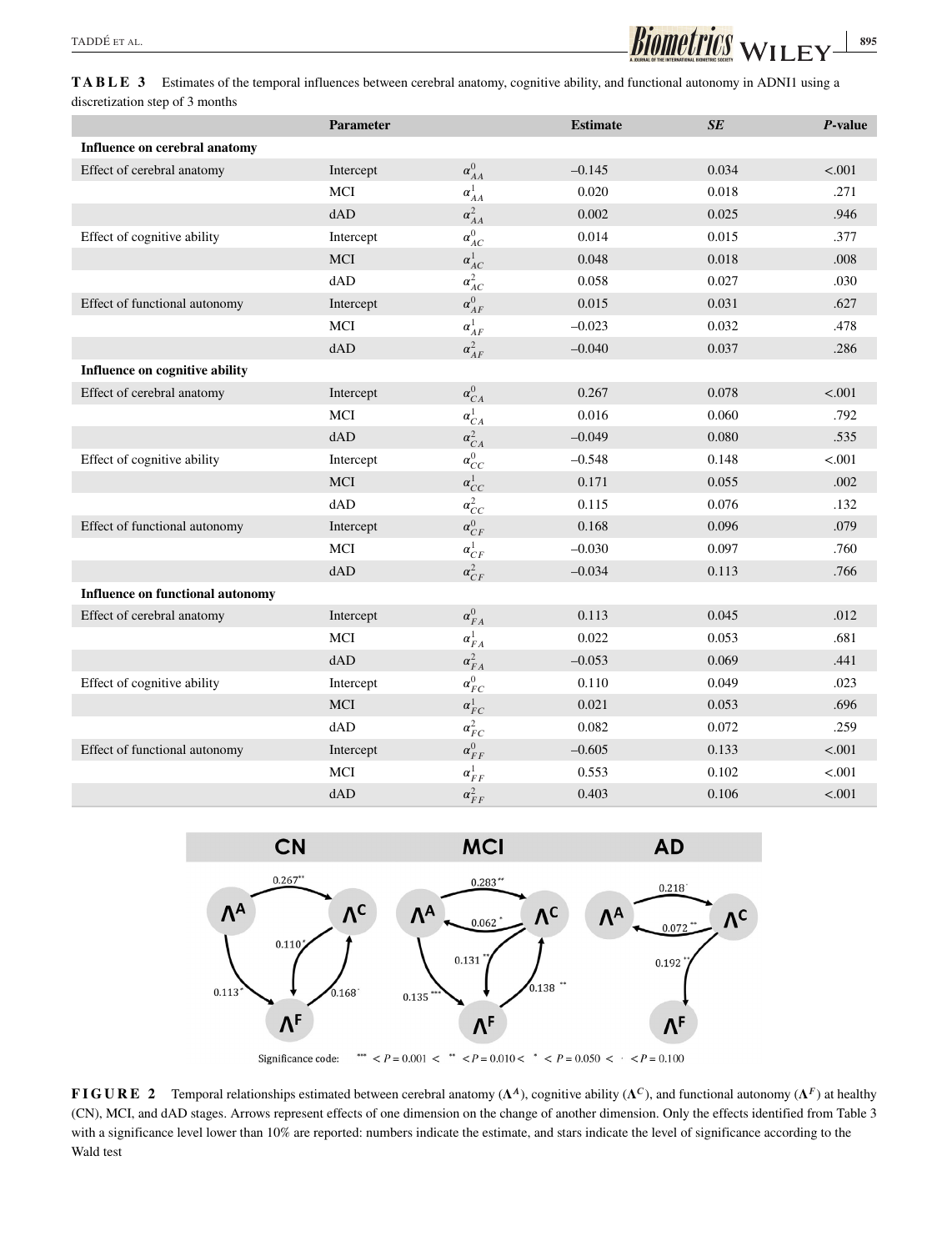# **BIOMETTICS**

disease stage. At normal stage, cerebral dimension affects significantly the change of cognitive and functional dimensions while cognitive and functional dimensions tend to have reciprocal temporal dependencies. From the MCI stage, the three dimensions become strongly interdependent with cognition as the central point: reciprocal temporal relationships appear between the anatomical and cognitive dimensions in addition to those between the functional and cognitive dimensions. At the dAD stage, the influence of the cerebral anatomy on functional autonomy and the effect of functional dimension (probably through its social component) on the cognitive dimension are attenuated and no more significant.

When considering a discretization step of 1.5 months instead of 3 months, the Akaike Information criterion did not substantially differ  $(AIC = 29550.5$  with 3 months and  $AIC$  $= 29547.1$  with 1.5 months), and the results regarding the temporal influence relationships remained the same (see Web Table 5 of the Web Appendix C).

## **5.3.3 Goodness-of-fit of the model**

We assessed the goodness-of-fit of the model by comparing the subject-specific predictions with the observations of the markers in their transformed scale. On the original data, the predictions and observations, summarized by protocol visits and displayed in Figure 3, were very close showing the good fit of the model.

We also used a five-fold cross-validation technique to avoid overoptimism in the predictions. Specifically, we split the sample into five groups (each one containing 20% of the subjects) and estimated the model using data from each combination of four groups and computed the subject-specific predictions on the remaining group. The predicted versus observed trajectories obtained on the five remaining groups, displayed in the Figure 3 of the Web Appendix C, confirmed the good fit of the model to the data.

# **6 DISCUSSION**

We proposed an original dynamic model to simultaneously describe multivariate processes over time and retrieve temporal relationships between the processes involved. Our model aims to be a dynamic causal model except that we relied on discrete time with difference equations (rather than continuous time with differential equations) to largely reduce the numerical problems, notably with a closed-form likelihood.

This approach goes further in the evaluation of temporal relationships compared to existing approaches such as DBN or CLM, which quantify temporal associations by focusing on the effect of a system on the subsequent level of the system at the next visit. Two major differences are as follows:

- 1. we work at a latent process level to avoid biases in association estimates due to the measurement error and to avoid the necessity to rely on complete and/or balanced observations. The importance of assessing associations at a latent process (or "true" error-free marker) level has been widely documented in a related context: the association between a longitudinal marker and a time-to-event (Rizopoulos, 2012).
- 2. we assess temporal relationships on the change of processes rather than the state of the system at a subsequent time. We can thus seek local dependence structures in line with the dynamic approach to causality. Yet we acknowledge that causal interpretation still has to be made cautiously as it is always subject to a correct specification of the statistical model.

One major simplifying assumption is the time discretization. Fundamentally, causal relationships are to be explored at an infinitesimal level and thus, a causal model is to be defined in continuous time (Commenges & Gégout-Petit, 2009; Aalen *et al.*, 2016). However, in contrast with DBN and CLM discrete approaches, our discretization does not correspond to the visit process; it can be as precise as necessary. It only aims to avoid the numerical complexities due to differential equation modeling and provide a sensible understanding of the rate of change which is modeled. We assessed in a simulation study the impact of the discretization on the underlying time-continuous causal structure; we found that the type-I error rates of the temporal influence parameters were not altered by the use of a model in discrete time, provided the discretization step remained small in regard with the dynamics of the disease under study. Indeed in our simulations and application on AD, our discretization step was between 1.5 and 6 months while the disease progresses over decades (Amieva *et al.*, 2008; Jack *et al.*, 2013). In addition to this numerical assessment, we provided in the Supporting Information analytic approximate relationships between matrices of temporal influences defined in two discretization steps or in continuous and discrete time. In practice, we recommend to try several reasonable discretization steps, assess the change in goodness-of-fit and stability of the estimates, and retain the most sensible discretization step as a compromise between fit/stability and computational intensity.

Although presented in two parts, our structural model belongs to the family of nonlinear mixed models with specific mean and covariance structures which enable the estimation of temporal associations. Thus our estimation by maximum likelihood benefits from the same properties as mixed models. In particular, it handles imbalanced data and relies on the assumption that missing data (intermittent and monotone) are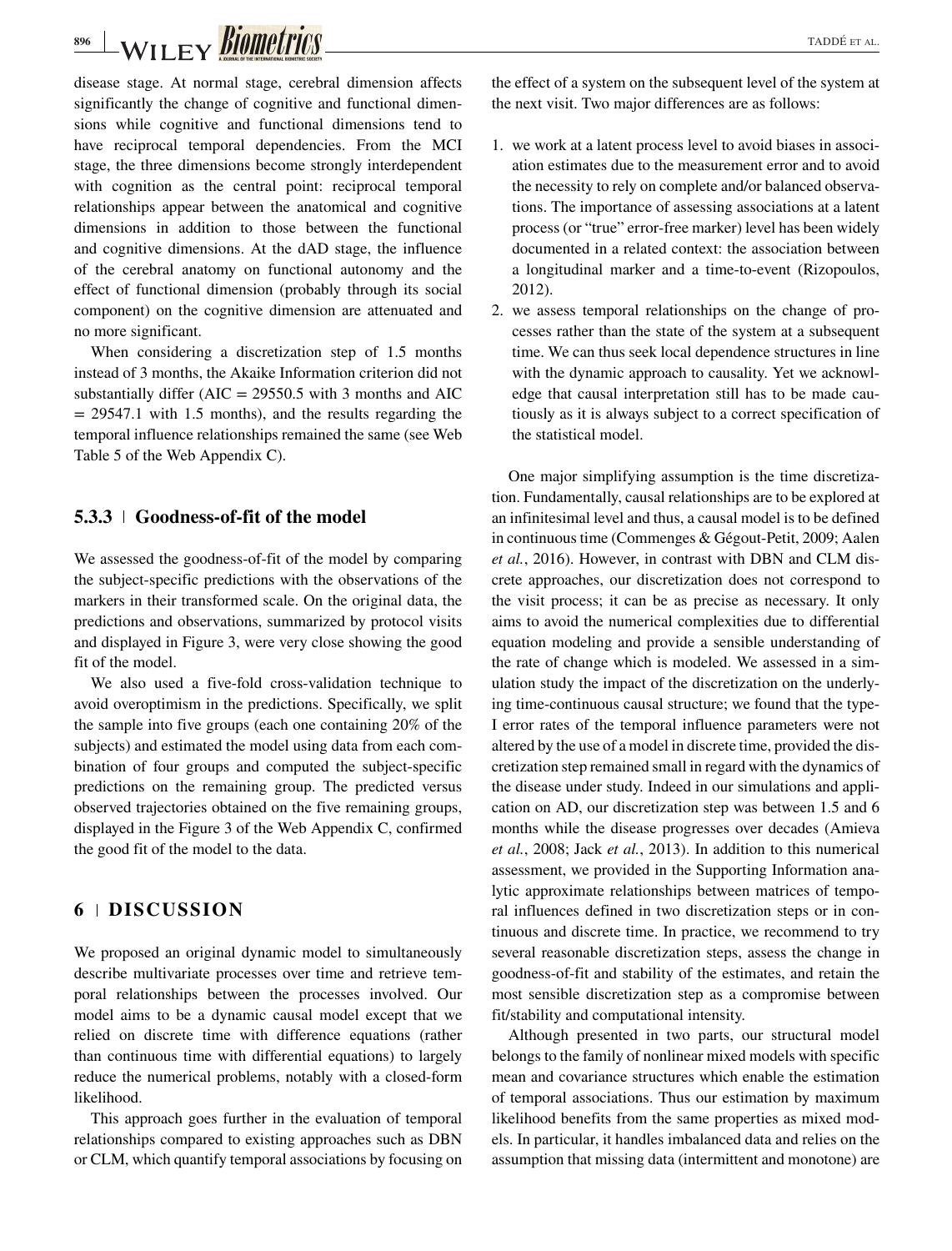

**FIGURE 3** Mean transformed observed scores (plain lines) along with their 95% confidence interval (shadows) and corresponding mean subject-specific predictions (crosses) by protocol visit. Columns refer to the group (controls CN, subjects with MCI and subjects diagnosed with Alzheimer's disease dAD). Rows refer to the markers (eg, memory score, language score, executive functioning score, mean hippocampal volume, mean regional cortical thickness, and FAQ score) in their transformed scales (see Web Figure 3 for the plot of the estimated link functions between the natural scale and the transformed scale)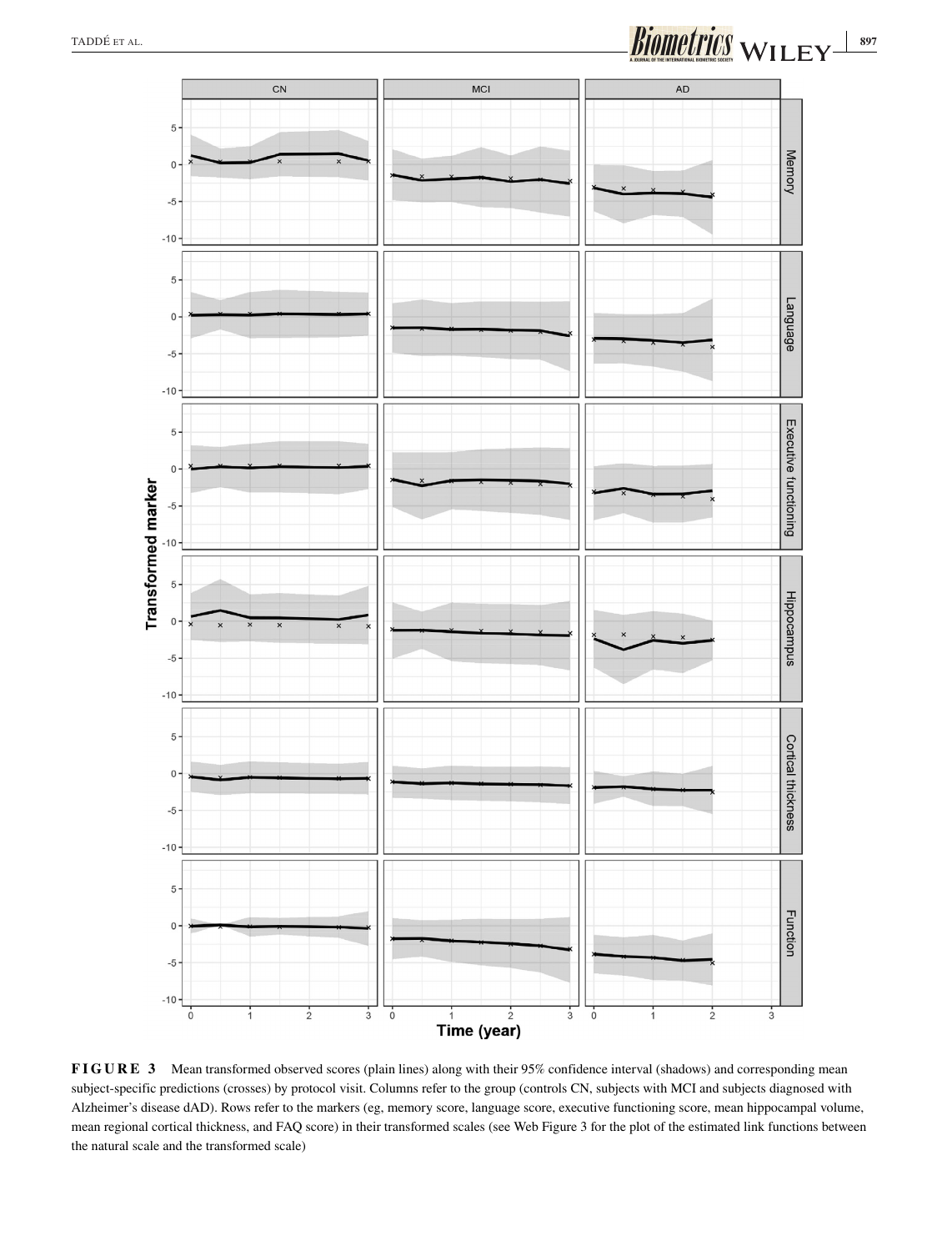-WILEY *BIOMETTICS* 

missing at random. This is realistic in ADNI 1 with its very short follow-up (3 years max). However, in applications with a longer follow-up, and notably in population-based cohorts, it will be probably necessary to account for informative clinical events, such as dementia and death in our context. In addition, in studies with a long follow-up, it may be reasonable to assume that the structure of temporal influences evolves with time. Our model can handle this as shown in the simulations.

The model was primarily motivated by the study of the multiple alterations involved in the dementia process in the elderly. Although there is a global agreement on the relevant dimensions in AD, their relationships are still poorly understood and a confusion persists between alterations due to normal aging and alterations due to pathological aging leading to dementia. Thanks to the ADNI data that included subjects at different clinical stages of dementia, we were able to exhibit the global structure of dependences between cerebral, cognitive, and functional domains in normal aging. We found out that the main evolution in this structure due to the pathological process towards dementia (in subjects with mild cognitive impairment or diagnosed with AD) was on cognitive functioning with some effect of cognitive functioning on change in cerebral structure in addition to its effect on change in functional structure. This application, which gives a first insight on the possibilities of this dynamic model, could be now refined by targeting specific brain regions (separating for instance cortical thicknesses from hippocampal volume) and specific cognitive functions (separating, for instance, memory from executive functioning).

As a conclusion, we proposed here a new methodology that may help identify temporal structures in multivariate longitudinal data. Although applied in dementia context, this approach has potential to address unsolved questions in many other chronic diseases where multiple processes and/or markers are in play. This is the case in other neurodegenerative diseases (eg, Parkinson, multisystem atrophy, amyotrophic lateral sclerosis) but also beyond, for instance in chronic renal disease. The methodology could also help understand how dynamic exposures relate with markers of disease progression and disentangle in particular the direction of temporal associations when reverse causation (ie, changes in the exposure due to early disease changes) may intervene.

#### **ACKNOWLEDGMENTS**

This work benefited from the support of the project SMALA (ANR-15-CE37-0002) of the French National Research Agency (ANR). Computer time was provided by the computing facilities MCIA (Mésocentre de Calcul Intensif Aquitain) at the Université de Bordeaux and the Université de Pau et des Pays de l'Adour. Data collection and sharing for this project was funded by the Alzheimer's Disease Neuroimaging Initiative (ADNI) (National Institutes of Health Grant U01 AG024904) and DOD ADNI (Department of Defense award number W81XWH-12-2-0012). The investigators within the ADNI contributed to the design and implementation of ADNI and/or provided data but did not participate in analysis or writing of this report. A complete listing of ADNI investigators can be found at [http://adni.loni.usc.edu/wp-content/uploads/](http://adni.loni.usc.edu/wp-content/uploads/how_to_apply/ADNI_Acknowledgement_List.pdf) [how\\_to\\_apply/ADNI\\_Acknowledgement\\_List.pdf.](http://adni.loni.usc.edu/wp-content/uploads/how_to_apply/ADNI_Acknowledgement_List.pdf)

#### **ORCID**

*Bachirou O. Taddé* <https://orcid.org/0000-0003-1254-952X> *Hélène Jacqmin-Gadda* <https://orcid.org/0000-0002-7727-6625> *Daniel Commenges* <https://orcid.org/0000-0001-8988-9114> *Cécile Proust-Lima* <https://orcid.org/0000-0002-9884-955X>

#### **REFERENCES**

- Aalen, O., Røysland, K., Gran, J., Kouyos, R. and Lange, T. (2016). Can we believe the DAGs? A comment on the relationship between causal DAGs and mechanisms. *Statistical Methods in Medical Research*, 25, 2294–2314.
- Aalen, O.O. and Frigessi, A. (2007). What can statistics contribute to a causal understanding? *Scandinavian Journal of Statistics* 34, 155– 168.
- Amieva, H., Le Goff, M., Millet, X., Orgogozo, J.M., Pérès, K., Barberger-Gateau, P., Jacqmin-Gadda, H. and Dartigues, J.F. (2008). Prodromal Alzheimer's disease: successive emergence of the clinical symptoms. *Annals of Neurology*, 64, 492–498.
- Commenges, D. and Gégout-Petit, A. (2009). A general dynamical statistical model with causal interpretation. *Journal of the Royal Statistical Society: Series B (Statistical Methodology)*, 71, 719–736.
- Dickerson, B.C., Bakkour, A., Salat, D.H., Feczko, E., Pacheco, J., Greve, D.N., Grodstein, F., Wright, C.I., Blacker, D., Rosas, H.D., Sperling, R.A., Atri, A., Growdon, J.H., Hyman, B.T., Morris, J.C., Fischl, B. and Buckner, R.L. (2008). The cortical signature of Alzheimer's disease: regionally specific cortical thinning relates to symptom severity in very mild to mild ad dementia and is detectable in asymptomatic amyloid-positive individuals. *Cerebral Cortex*, 19, 497–510.
- Didelez, V. (2008). Graphical models for marked point processes based on local independence. *Journal of the Royal Statistical Society: Series B (Statistical Methodology)*, 70, 245–264.
- Donohue, M.C., Jacqmin-Gadda, H., Le Goff, M., Thomas, R.G., Raman, R., Gamst, A.C. and Beckett, L.A. (2014). Estimating longterm multivariate progression from short-term data. *Alzheimer's & Dementia*, 10, S400–410.
- Greenland, S. (2000). Causal analysis in the health sciences. *Journal of the American Statistical Association*, 95, 286–289.
- Hamaker, E.L., Kuiper, R.M. and Grasman, R.P. (2015). A critique of the cross-lagged panel model. *Psychological Methods*, 20, 102.
- Han, S.D., Gruhl, J., Beckett, L., Dodge, H.H. and Stricker, N.H. (2012). Beta amyloid, tau, neuroimaging, and cognition: sequence modeling of biomarkers for Alzheimer's disease. *Brain Imaging and Behavior*, 6, 610–620.